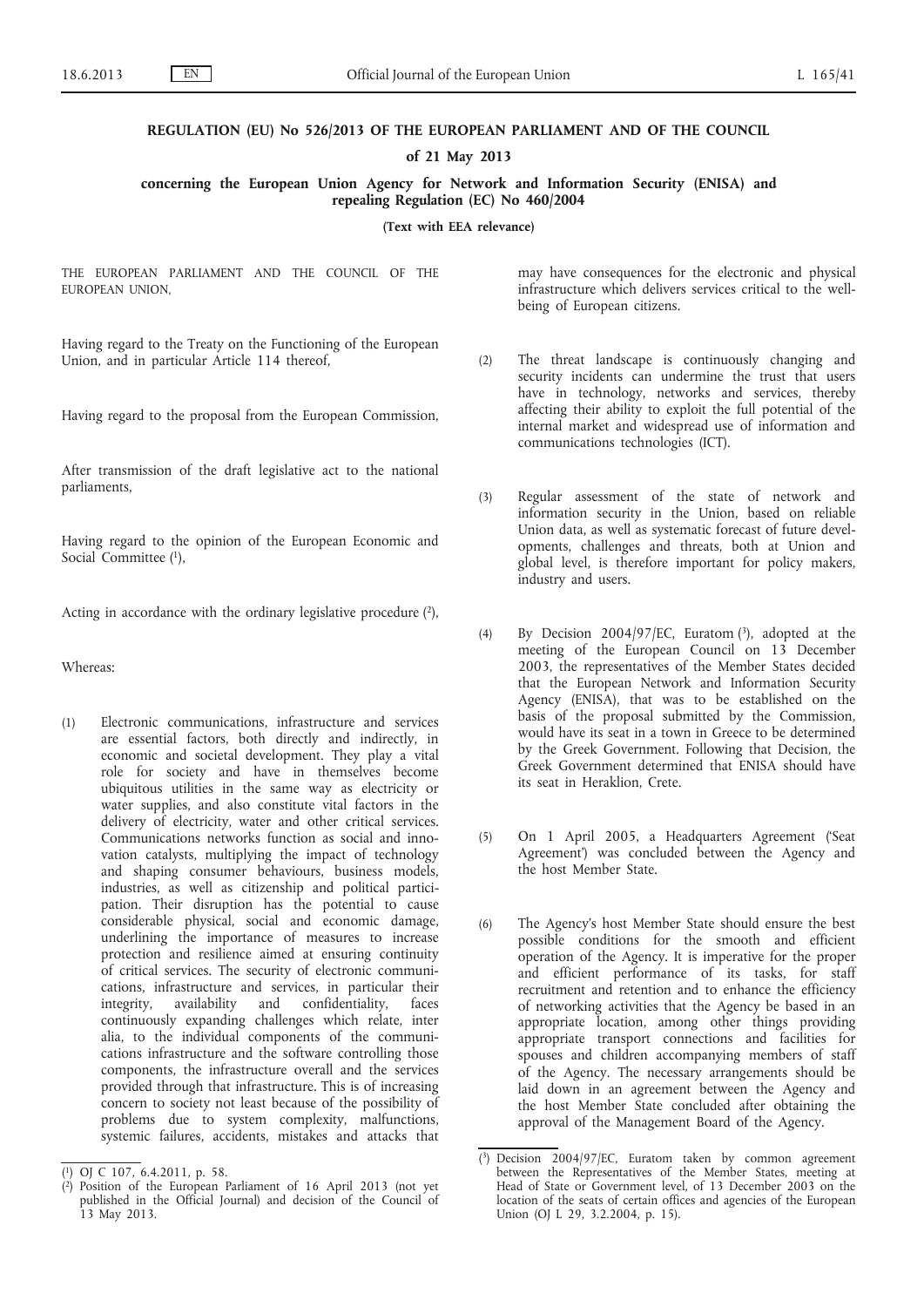- (7) In order to improve the operational efficiency of the Agency, the Agency has established a branch office in the metropolitan area of Athens, which should be maintained with the agreement and support of the host Member State, and where the operational staff of the Agency should be located. Staff primarily engaged in the administration of the Agency (including the Executive Director), finance, desk research and analysis, IT and facilities management, human resources, training, and communications and public affairs, should be based in Heraklion.
- (8) The Agency has the right to determine its own organisation in order to ensure the proper and efficient performance of its tasks, while respecting the provisions on the seat and Athens branch office laid down in this Regulation. In particular, in order to carry out tasks involving interaction with key stakeholders such as the Union institutions, the Agency should make the necessary practical arrangements to enhance such operational efficiency.
- (9) In 2004 the European Parliament and the Council adopted Regulation (EC) No 460/2004 (1) establishing ENISA with the purpose of contributing to the goals of ensuring a high level of network and information security within the Union and developing a culture of network and information security for the benefit of citizens, consumers, enterprises and public administrations. In 2008, the European Parliament and the Council adopted Regulation (EC) No 1007/2008 (2) extending the mandate of the Agency until March 2012. Regulation (EC) No  $580/2011$  (3) extends the mandate of the Agency until 13 September 2013.
- (10) The Agency should succeed ENISA as established by Regulation (EC) No 460/2004. Within the framework of the Decision of the Representatives of the Member States, meeting in the European Council of 13 December 2003, the host Member State should maintain and further develop the current practical arrangements in order to ensure the smooth and efficient operation of the Agency, including its Athens branch office, and facilitate the recruitment and retention of highly qualified staff.
- (11) Since ENISA was set up, the challenges of network and information security have changed with technology, market and socioeconomic developments and have been the subject of further reflection and debate. In response to the changing challenges, the Union has updated its priorities for network and information security policy. This Regulation aims to strengthen the Agency to successfully contribute to the efforts of the Union institutions and the Member States to develop a European capacity to cope with network and information security challenges.
- (12) Internal market measures in the field of security of electronic communications and, more generally, network and information security require different forms of technical and organisational applications by the Union institutions and the Member States. The heterogeneous application of those requirements can lead to inefficiencies and can create obstacles to the internal market. This makes a centre of expertise at Union level necessary, providing guidance, advice and assistance on issues related to network and information security, which may be relied upon by the Union institutions and the Member States. The Agency can respond to those needs by developing and maintaining a high level of expertise and assisting the Union institutions, the Member States, and the business community in order to help them meet the legal and regulatory requirements of network and information security and to determine and address network and information security issues, thereby contributing to the proper functioning of the internal market.
- (13) The Agency should carry out the tasks conferred on it by legal acts of the Union in the field of electronic communications and, in general, contribute to an enhanced level of security of electronic communications as well as of privacy and personal data protection by, among other things, providing expertise and advice, and promoting the exchange of best practices, and offering policy suggestions.
- (14) Directive 2002/21/EC of the European Parliament and of the Council of 7 March 2002 on a common regulatory framework for electronic communications networks and services (Framework Directive) (<sup>4</sup>) requires that providers of public electronic communications networks or publicly available electronic communications services take appropriate measures to safeguard the integrity and security thereof, and introduces an obligation for the national regulatory authorities, where appropriate, to inform, inter alia, the Agency about any security breach or integrity loss that has had a significant impact on the operation of networks or services and to submit to the Commission and to the Agency an annual

<sup>(</sup> 1) Regulation (EC) No 460/2004 of the European Parliament and of the Council of 10 March 2004 establishing the European Network and Information Security Agency (OJ L 77, 13.3.2004, p. 1).

<sup>(</sup> 2) Regulation (EC) No 1007/2008 of the European Parliament and of the Council of 24 September 2008 amending Regulation (EC) No 460/2004 establishing the European Network and Information Security Agency as regards its duration (OJ L 293, 31.10.2008, p. 1).

<sup>(</sup> 3) Regulation (EU) No 580/2011 of the European Parliament and of the Council of 8 June 2011 amending Regulation (EC) No 460/2004 establishing the European Network and Information Security Agency as regards its duration (OJ L 165, 24.6.2011, p. 3). (4) OJ L 108, 24.4.2002, p. 33.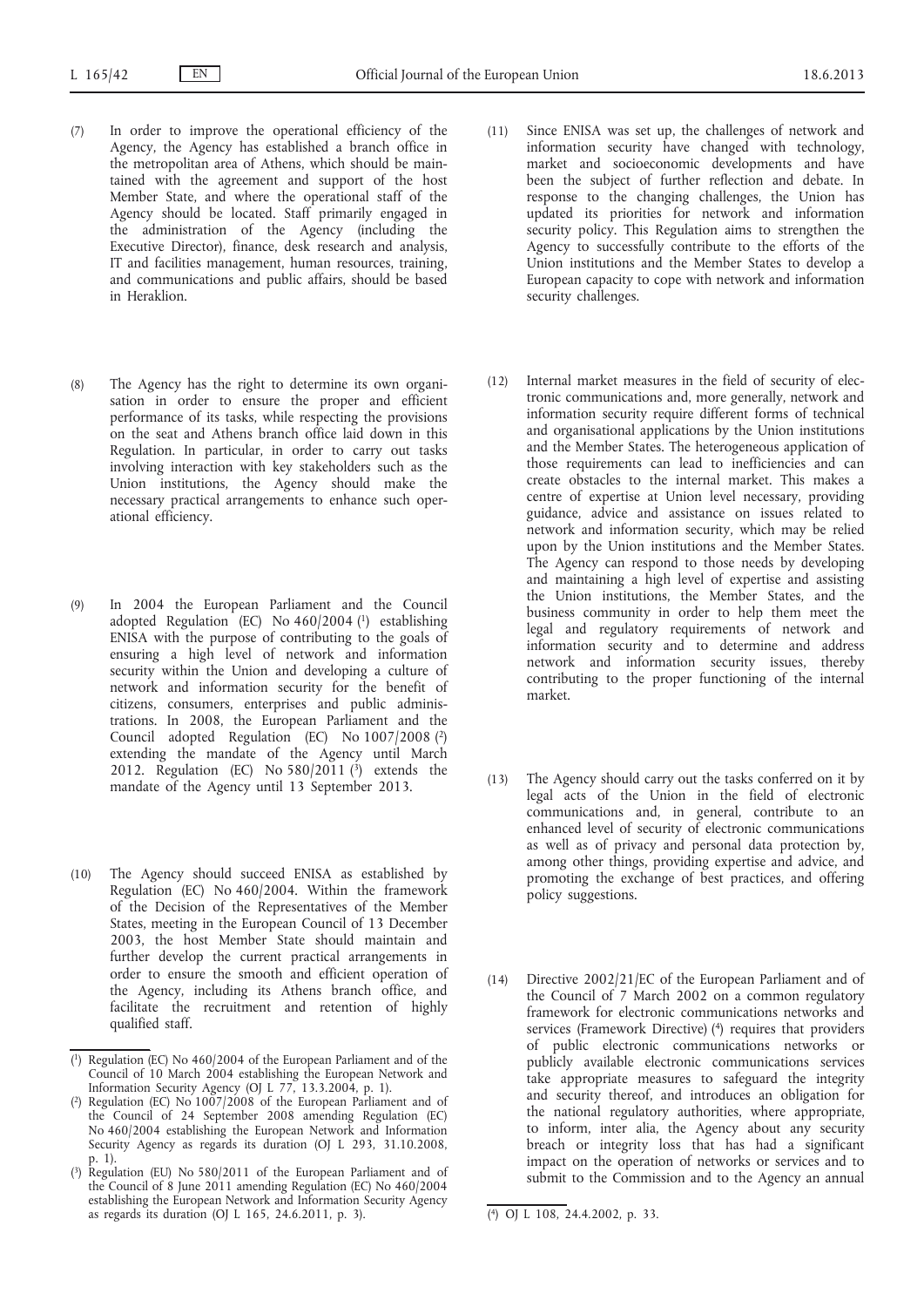summary report on the notifications received and the action taken. Directive 2002/21/EC further calls on the Agency, by providing opinions, to contribute to the harmonisation of appropriate technical and organisational security measures.

- (15) Directive 2002/58/EC of the European Parliament and of the Council of 12 July 2002 concerning the processing of personal data and the protection of privacy in the electronic communications sector (Directive on privacy and electronic communications) (1) requires a provider of a publicly available electronic communications service to take appropriate technical and organisational measures to safeguard the security of its services and also requires that the confidentiality of the communications and related traffic data be maintained. Directive 2002/58/EC introduces personal data breach information and notification requirements for electronic communication services providers. It also requires the Commission to consult the Agency on any technical implementing measures to be adopted concerning the circumstances or format of and procedures applicable to information and notification requirements. Directive 95/46/EC of the European Parliament and of the Council of 24 October 1995 on the protection of individuals with regard to the processing of personal data and on the free movement of such data  $(2)$  requires Member States to provide that the controller must implement appropriate technical and organisational measures to protect personal data against accidental or unlawful destruction or accidental loss, alteration, unauthorised disclosure or access, in particular where the processing involves the transmission of data over a network and against all other unlawful forms of processing.
- (16) The Agency should contribute to a high level of network and information security, to better protection of privacy and personal data, and to the development and promotion of a culture of network and information security for the benefit of citizens, consumers, businesses and public sector organisations in the Union, thus contributing to the proper functioning of the internal market. In order to achieve this, the necessary budgetary funds should be allocated to the Agency.
- (17) Given the increasing significance of electronic networks and communications, which now constitute the backbone of the European economy, and the actual size of the digital economy, the financial and human resources allocated to the Agency should be increased to reflect its enhanced role and tasks, and its critical position in defending the European digital ecosystem.
- (18) The Agency should operate as a point of reference establishing trust and confidence by virtue of its independence, the quality of the advice it delivers and the information it disseminates, the transparency of its procedures and methods of operation, and its diligence in carrying out its tasks. The Agency should build on national and Union efforts and therefore carry out its tasks in full cooperation with the Union institutions, bodies, offices and agencies and the Member States, and be open to contacts with industry and other relevant stakeholders. In addition, the Agency should build on input from and cooperation with the private sector, which plays an important role in securing electronic communications, infrastructures and services.
- (19) A set of tasks should indicate how the Agency is to accomplish its objectives while allowing flexibility in its operations. The tasks carried out by the Agency should include the collection of appropriate information and data needed to carry out analyses of the risks to the security and resilience of electronic communications, infrastructure and services and to assess, in cooperation with Member States, the Commission and, where appropriate, with relevant stakeholders, the state of network and information security in the Union. The Agency should ensure coordination and collaboration with the Union institutions, bodies, offices and agencies and Member States, and enhance cooperation between stakeholders in Europe, in particular by involving in its activities competent national and Union bodies and high-level private sector experts in relevant areas, in particular providers of electronic communications networks and services, network equipment manufacturers and software vendors, taking into account that network and information systems comprise combinations of hardware, software and services. The Agency should provide assistance to the Union institutions and to the Member States in their dialogue with industry to address security-related problems in hardware and software products, thereby contributing to a collaborative approach to network and information security.
- (20) Network and information security strategies made public by a Union institution, body, office or agency or a Member State should be provided to the Agency for its information and to avoid duplication of effort. The Agency should analyse the strategies and promote their presentation in a format that facilitates comparability. It should make the strategies and its analyses available to the public through electronic means.
- (21) The Agency should assist the Commission by means of advice, opinions and analyses on all the Union matters related to policy development in the area of network and information security, including Critical Information Infrastructure Protection and resilience. The Agency should

<sup>(</sup> 1) OJ L 201, 31.7.2002, p. 37.

<sup>(</sup> 2) OJ L 281, 23.11.1995, p. 31.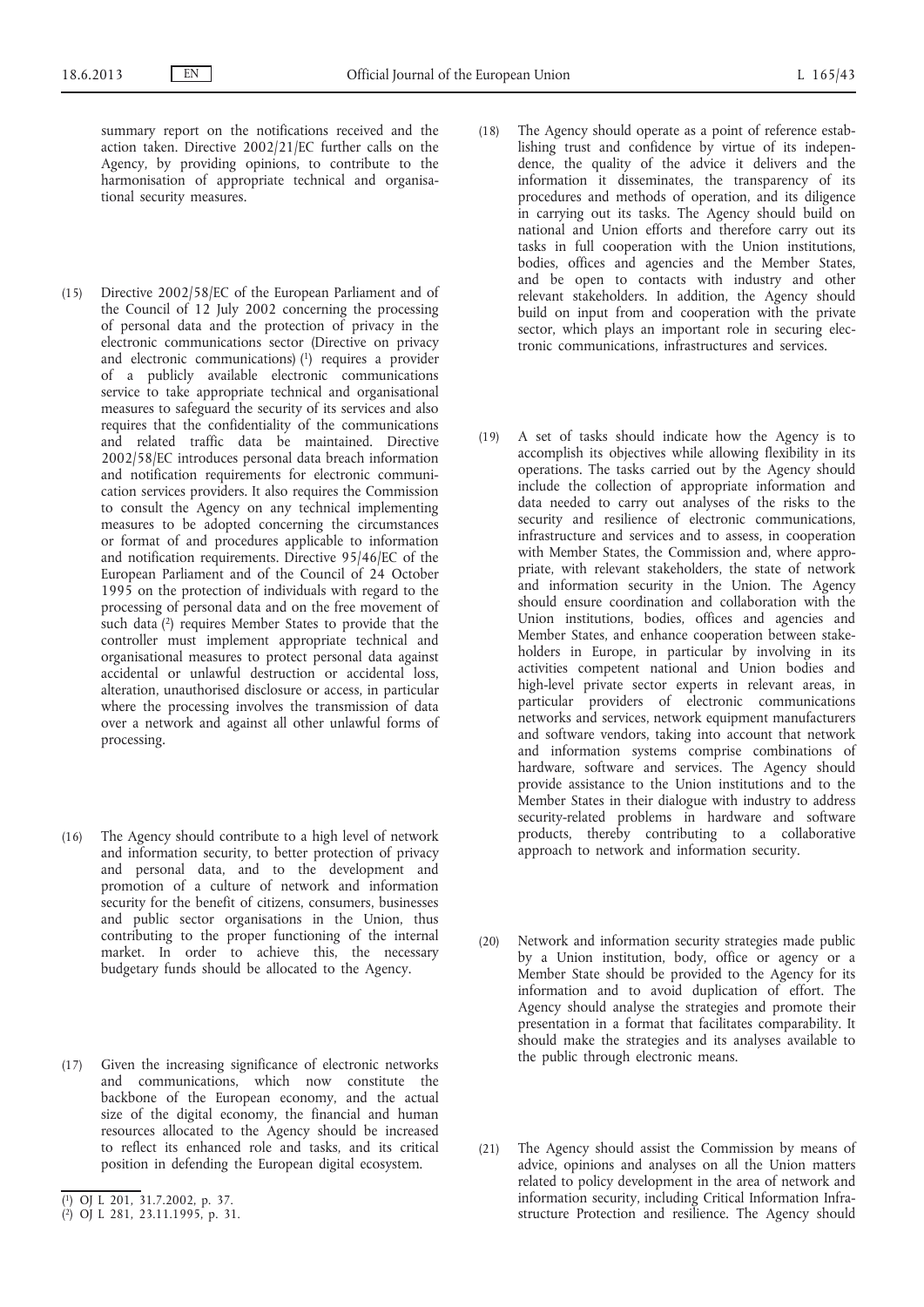also assist the Union institutions, bodies, offices and agencies and where relevant, the Member States, at their request, in their efforts to develop network and information security policy and capability.

- (22) The Agency should take full account of the ongoing research, development, and technological assessment activities, in particular those carried out by the various Union research initiatives to advise the Union institutions, bodies, offices and agencies and where relevant, the Member States, at their request, on research needs in the area of network and information security.
- (23) The Agency should assist the Union institutions, bodies, offices and agencies as well as the Member States in their efforts to build and enhance cross-border capability and preparedness to prevent, detect and respond to network and information security problems and incidents. In this regard, the Agency should facilitate cooperation among the Member States and between the Commission and other Union institutions, bodies, offices and agencies and the Member States. To this end, the Agency should support the Member States in their continuous efforts to improve their response capability and to organise and run European exercises on security incidents and, at the request of a Member State, national exercises.
- (24) To understand better the challenges in the network and information security field, the Agency needs to analyse current and emerging risks. For that purpose the Agency should, in cooperation with Member States and, as appropriate, with statistical bodies and others, collect relevant information. Furthermore, the Agency should assist the Union institutions, bodies, offices and agencies and the Member States and in their efforts to collect, analyse and disseminate network and information security data. The collection of appropriate statistical information and data needed to carry out analyses of the risks to the security and resilience of electronic communications, infrastructure and services should take place on the basis of the information provided by the Member States and the Agency's insight to the Union institutions' ICT infrastructures in accordance with Union provisions and national provisions in compliance with Union law. On the basis of that information, the Agency should maintain awareness of the latest state of network and information security and related trends in the Union for the benefit of Union institutions, bodies, offices and agencies and the Member States.
- (25) In performing its tasks, the Agency should facilitate cooperation between the Union and the Member States to improve awareness of the state of network and information security in the Union.
- (26) The Agency should facilitate cooperation among the Member States' competent independent regulatory

authorities, in particular supporting the development, promotion and exchange of best practices and standards for education programmes and awarenessraising schemes. Increased information exchange between Member States will facilitate such action. The Agency should contribute towards raising the awareness of individual users of electronic communications, infrastructure and services, including by assisting Member States, where they have chosen to use the public interest information platform provided for in Directive 2002/22/EC of the European Parliament and of the Council of 7 March 2002 on universal service and users' rights relating to electronic communications networks and services (Universal Service Directive) (1), to produce relevant public interest information regarding network and information security, and also by assisting in the development of such information to be included with the supply of new devices intended for use on public communications networks. The Agency should also support cooperation between stakeholders at Union level, partly by promoting information sharing, awareness-raising campaigns and education and training programmes.

- (27) The Agency should, inter alia, assist the relevant Union institutions, bodies, offices and agencies and the Member States in public education campaigns to end users, aiming at promoting safer individual online behaviour and raising awareness of potential threats in cyberspace, including cybercrimes such as phishing attacks, botnets, financial and banking fraud, as well as promoting basic authentication and data protection advice.
- (28) To ensure that it fully achieves its objectives, the Agency should liaise with relevant bodies, including those dealing with cybercrime such as Europol, and privacy protection authorities to exchange know-how and best practices and provide advice on network and information security aspects that might have an impact on their work. The Agency should aim to achieve synergies between the efforts of those bodies and its own efforts to promote advanced network and information security. Representatives of national and Union law enforcement and privacy protection authorities should be eligible to be represented in the Agency's Permanent Stakeholders Group. In liaising with law enforcement bodies regarding network and information security aspects that might have an impact on their work, the Agency should respect existing channels of information and established networks.
- (29) The Commission has launched a European Public-Private Partnership for Resilience as a flexible Union-wide cooperation platform for resilience of ICT infrastructure, in which the Agency should play a facilitating role, bringing together stakeholders to discuss public policy priorities, economic and market dimensions of challenges and measures for the resilience of ICT.

<sup>(</sup> 1) OJ L 108, 24.4.2002, p. 51.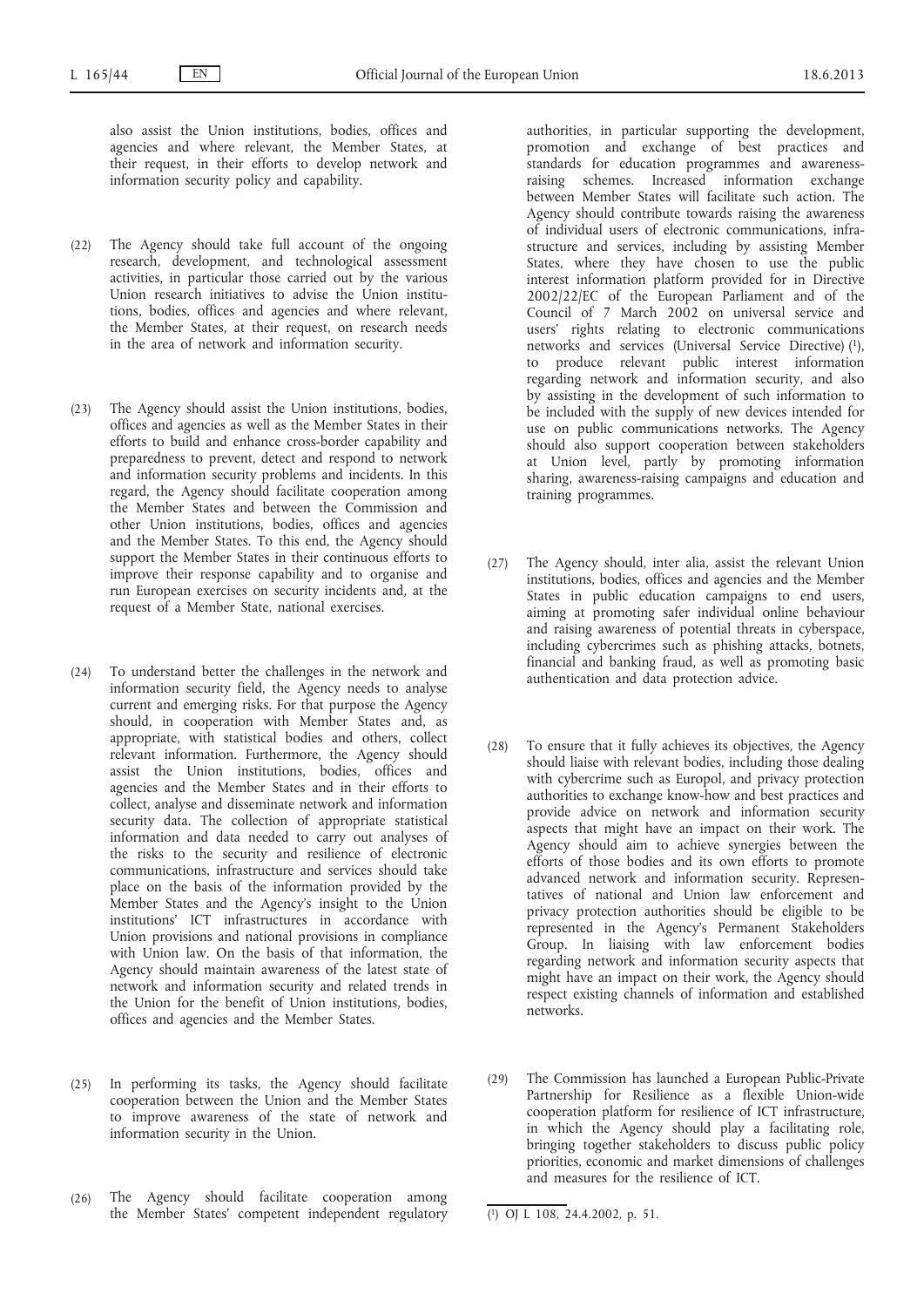- (30) In order to promote network and information security and its visibility, the Agency should facilitate cooperation among the Member States' competent public bodies, in particular by supporting the development and exchange of best practices and awareness-raising schemes and by enhancing their outreach activities. The Agency should also support cooperation between stakeholders and the Union institutions, partly by promoting information sharing and awareness-raising activities.
- (31) In order to enhance an advanced level of network and information security in the Union, the Agency should promote cooperation and the exchange of information and best practices between relevant organisations, such as Computer Security Incident Response Teams (CSIRTs) and Computer Emergency Response Teams (CERTs).
- (32) A Union system of properly functioning CERTs should constitute a cornerstone of the Union's network and information security infrastructure. The Agency should support Member State CERTs and the Union CERT in the operation of a network of CERTs, including the members of the European Governmental CERTs Group. In order to assist in ensuring that each of the CERTs has sufficiently advanced capabilities and that those capabilities correspond as far as possible to the capabilities of the most developed CERTs, the Agency should promote the establishment and operation of a peerreview system. Furthermore, the Agency should promote and support cooperation between the relevant CERTs in the event of incidents, attacks on or disruptions of networks or infrastructure managed or protected by the CERTs and involving or potentially involving at least two CERTs.
- (33) Efficient network and information security policies should be based on well-developed risk assessment methods, both in the public and private sector. Risk assessment methods and procedures are used at different levels with no common practice regarding how to apply them efficiently. Promoting and developing best practices for risk assessment and for interoperable risk management solutions in public- and private-sector organisations will increase the security level of networks and information systems in the Union. To this end, the Agency should support cooperation between stakeholders at Union level, facilitating their efforts relating to the establishment and take-up of European and international standards for risk management and for measurable security of electronic products, systems, networks and services which, together with software, comprise the network and information systems.
- (34) Where appropriate and useful for fulfilling its objectives and tasks, the Agency should share experience and general information with Union institutions, bodies,

offices and agencies dealing with network and information security. The Agency should contribute to identifying research priorities, at Union level, in the areas of network resilience and network and information security, and should convey knowledge of industry needs to relevant research institutions.

- (35) The Agency should encourage Member States and service providers to raise their general security standards so that all internet users take the necessary steps to ensure their own personal cyber security.
- (36) Network and information security problems are global issues. There is a need for closer international cooperation to improve security standards, including the definition of common norms of behaviour and codes of conduct, and information sharing, promoting swifter international collaboration in response to, as well as a common global approach to, network and information security issues. To that end, the Agency should support further Union involvement and cooperation with third countries and international organisations by providing, where appropriate, the necessary expertise and analysis to the relevant Union institutions, bodies, offices and agencies.
- (37) The Agency should operate in accordance with the principle of subsidiarity, ensuring an appropriate degree of coordination between the Member States on matters relating to network and information security and improving the effectiveness of national policies, thus adding value to them and in accordance with the principle of proportionality, not going beyond what is necessary in order to achieve the objectives set out by this Regulation. The exercise of the Agency's tasks should reinforce, but not interfere with, the competences, nor should it pre-empt, impede or overlap with the relevant powers and tasks, of the national regulatory authorities as set out in the Directives relating to electronic communications networks and services, as well as those of the Body of European Regulators for Electronic Communications (BEREC) established by Regulation (EC) No  $1211/2009$  (<sup>1</sup>) and the Communications Committee referred to in Directive 2002/21/EC, of the European standardisation bodies, the national standardisation bodies and the Standing Committee as set out in Directive  $98/34/EC$  (2) and the independent supervisory authorities of the Member States as set out in Directive 95/46/EC.

<sup>(</sup> 1) Regulation (EC) No 1211/2009 of the European Parliament and of the Council of 25 November 2009 establishing the Body of European Regulators for Electronic Communications (BEREC) and the Office (OJ L 337, 18.12.2009, p. 1).

<sup>(</sup> 2) Directive 98/34/EC of the European Parliament and of the Council of 22 June 1998 laying down a procedure for the provision of information in the field of technical standards and regulations and of rules on Information Society services (OJ L 204, 21.7.1998, p. 37).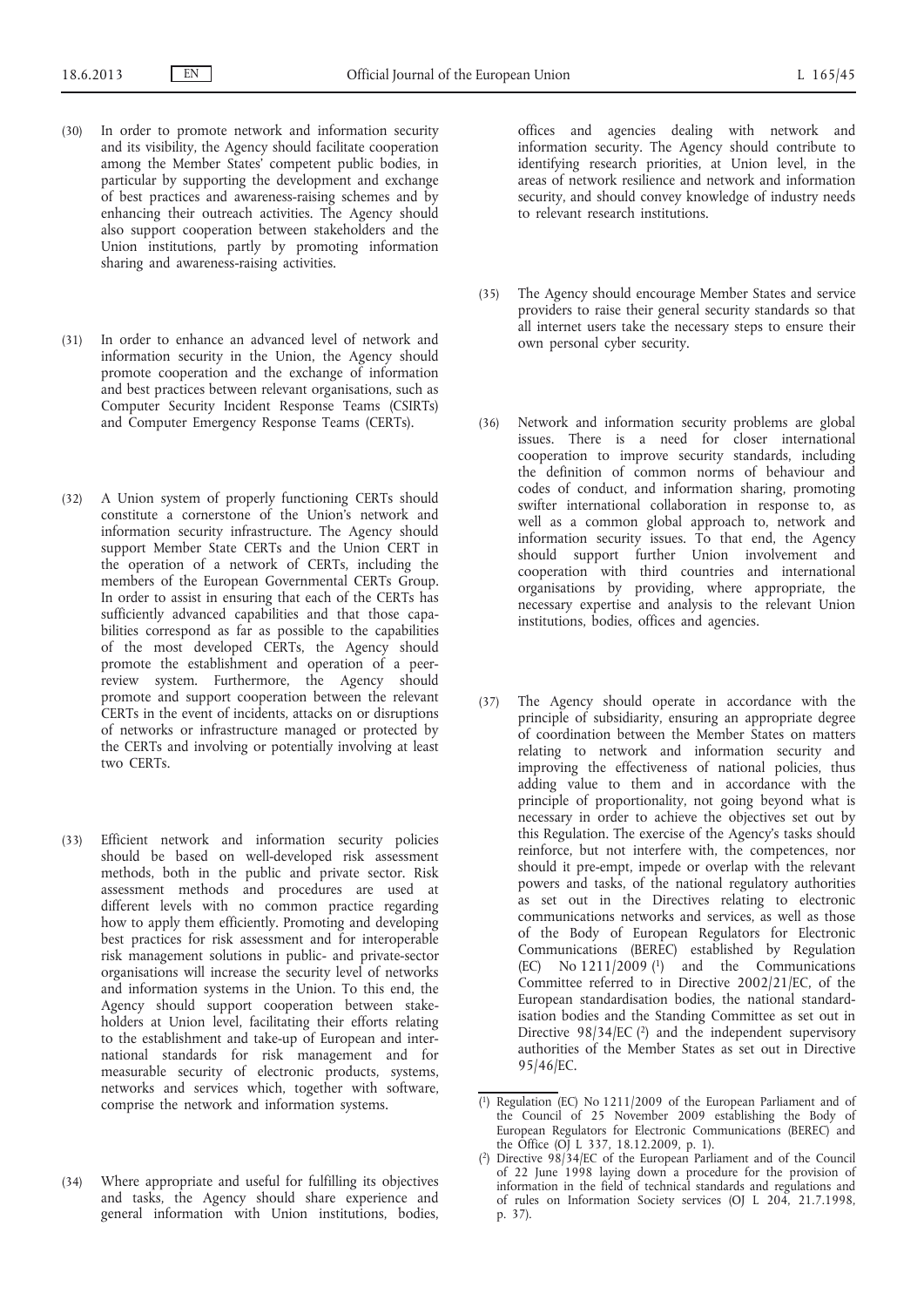- (38) It is necessary to implement certain principles regarding the governance of the Agency in order to comply with the Joint Statement and Common Approach agreed upon in July 2012 by the Inter-Institutional Working Group on EU decentralised agencies, the purpose of which statement and approach is to streamline the activities of agencies and improve their performance.
- (39) The Joint Statement and Common Approach should also be reflected, as appropriate, in the Agency's Work Programmes, evaluations of the Agency, and the Agency's reporting and administrative practice.
- (40) In order for the Agency to function properly, the Commission and the Member States should ensure that persons to be appointed to the Management Board have appropriate professional expertise. The Commission and the Member States should also make efforts to limit the turnover of their respective Representatives on the Management Board, in order to ensure continuity in its work.
- (41) It is essential that the Agency establish and maintain a reputation for impartiality, integrity and high professional standards. Accordingly, the Management Board should adopt comprehensive rules covering the entire Agency for the prevention and management of conflicts of interest.
- (42) Given the unique circumstances of the Agency and the difficult challenges facing it, the organisational structure of the Agency should be simplified and strengthened to ensure greater efficiency and effectiveness. Therefore, among other things, an Executive Board should be established in order to enable the Management Board to focus on issues of strategic importance.
- (43) The Management Board should appoint an Accounting Officer in accordance with rules adopted under Regulation (EU, Euratom) No 966/2012 (1) (the 'Financial Regulation').
- (44) In order to ensure that the Agency is effective, the Member States and the Commission should be represented on the Management Board, which should define the general direction of the Agency's operations and ensure that it carries out its tasks in accordance with this Regulation. The Management Board should be

entrusted with the powers necessary to establish the budget, verify its execution, adopt the appropriate financial rules, establish transparent working procedures for decision making by the Agency, adopt the Agency's work programme, adopt its own rules of procedure and the Agency's internal rules of operation, appoint the Executive Director, decide on the extension of the Executive Director's term of office after obtaining the views of the European Parliament, and decide on the termination thereof. The Management Board should set up an Executive Board to assist it with its administrative and budgetary tasks.

- (45) The smooth functioning of the Agency requires that its Executive Director be appointed on grounds of merit and documented administrative and managerial skills, as well as competence and experience relevant for network and information security, and that the duties of the Executive Director be carried out with complete independence as to the organisation of the internal functioning of the Agency. To this end, the Executive Director should prepare a proposal for the Agency's work programme, after prior consultation with the Commission, and take all necessary steps to ensure the proper execution of the work programme of the Agency. The Executive Director should prepare an annual report to be submitted to the Management Board, draw up a draft statement of estimates of revenue and expenditure for the Agency, and implement the budget.
- (46) The Executive Director should have the option of setting up ad hoc Working Groups to address specific matters, in particular of a scientific, technical or legal or socioeconomic nature. In setting up ad hoc Working Groups the Executive Director should seek input from and draw on the relevant external expertise needed to enable the Agency to have access to the most up-to-date information available regarding security challenges posed by the developing information society. The Executive Director should ensure that the ad hoc Working Groups' members are selected according to the highest standards of expertise, taking due account of a representative balance, as appropriate according to the specific issues in question, between the public administrations of the Member States, the Union institutions and the private sector, including industry, users, and academic experts in network and information security. The Executive Director should be able, as appropriate, to invite individual experts recognised as competent in the relevant field to participate in the Working Groups' proceedings, on a case-by-case basis. Their expenses should be met by the Agency in accordance with its internal rules and in accordance with rules adopted under the Financial Regulation.
- (47) The Agency should have a Permanent Stakeholders' Group as an advisory body, to ensure regular dialogue with the private sector, consumers' organisations and other relevant stakeholders. The Permanent Stakeholders'

<sup>(</sup> 1) Regulation (EU, Euratom) No 966/2012 of the European Parliament and of the Council of 25 October 2012 on the financial rules applicable to the general budget of the Union and repealing Council Regulation (EC, Euratom) No 1605/2002 (OJ L 298, 26.10.2012, p. 1).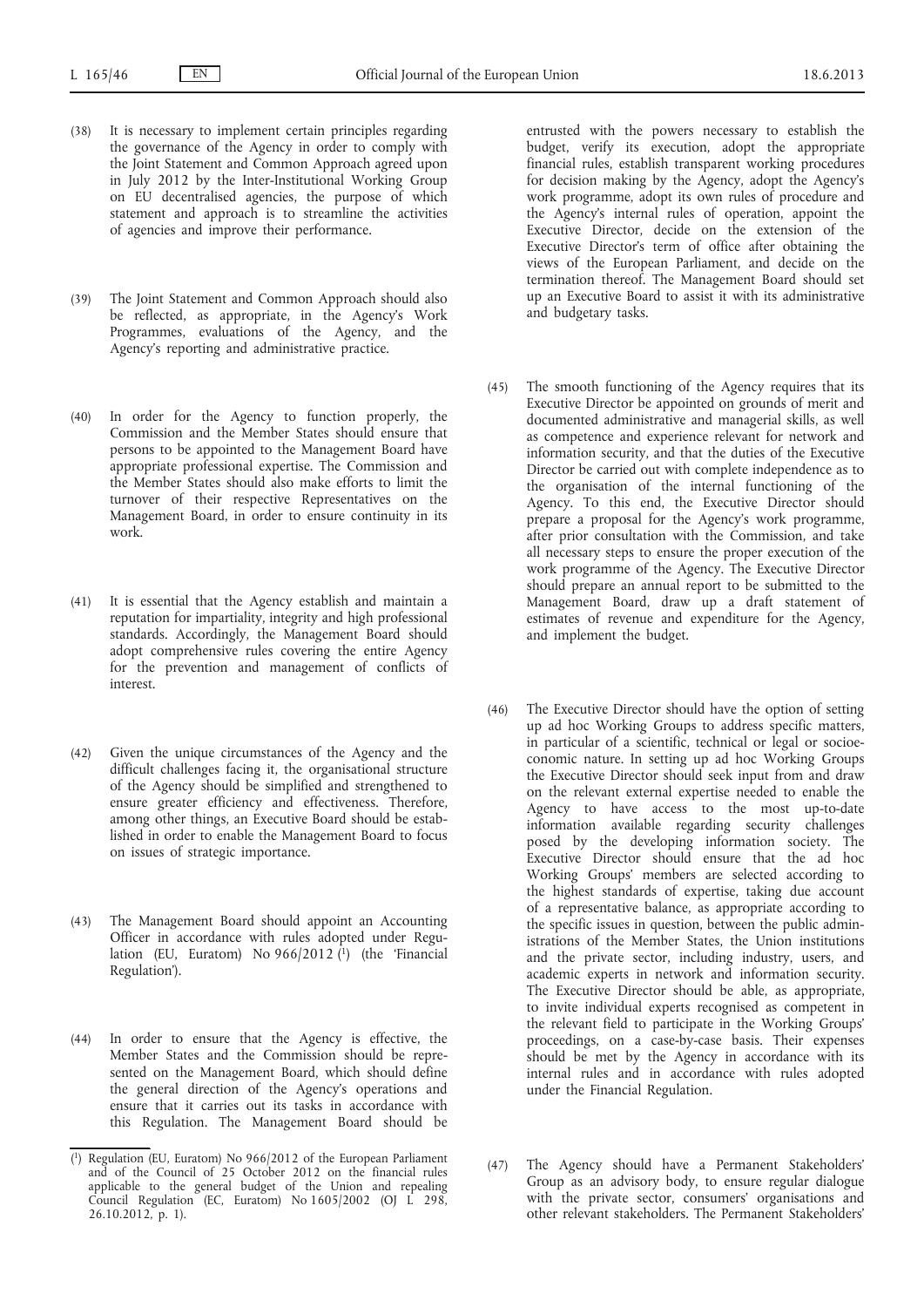Group, set up by the Management Board on a proposal by the Executive Director, should focus on issues relevant to stakeholders and bring them to the attention of the Agency. The Executive Director should, where appropriate and according to the agenda of the meetings, be able to invite representatives of the European Parliament and other relevant bodies to take part in meetings of the Group.

- (48) Since there is provision for ample representation of stakeholders in the Permanent Stakeholders Group, and that group is to be consulted in particular regarding the draft Work Programme, there is no longer any need to provide for representation of stakeholders in the Management Board.
- (49) The Agency should apply the relevant Union provisions concerning public access to documents as set out in Regulation (EC) No 1049/2001 of the European Parliament and of the Council (1). The information processed by the Agency for purposes relating to its internal functioning as well as the information processed in carrying out its tasks should be subject to Regulation (EC) No 45/2001 of the European Parliament and of the Council of 18 December 2000 on the protection of individuals with regard to the processing of personal data by the Community institutions and bodies and on the free movement of such data (2).
- (50) The Agency should comply with the provisions applicable to the Union institutions, and with national legislation regarding the treatment of sensitive documents.
- (51) In order to guarantee the full autonomy and independence of the Agency and to enable it to perform additional and new tasks, including unforeseen emergency tasks, the Agency should be granted a sufficient and autonomous budget whose revenue comes primarily from a contribution from the Union and contributions from third countries participating in the Agency's work. The majority of the Agency staff should be directly engaged in the operational implementation of the Agency's mandate. The host Member State, or any other Member State, should be allowed to make voluntary contributions to the revenue of the Agency. The Union's budgetary procedure should remain applicable as far as any subsidies chargeable to the general budget of the European Union are

concerned. Moreover, the Court of Auditors should audit the Agency's accounts to ensure transparency and accountability.

- (52) In view of the continually changing threat landscape and the evolution of Union policy on network and information security, and in order to align to the multiannual financial framework, the duration of the mandate of the Agency should be set to a limited period of seven years with a possibility of extending the duration.
- (53) The Agency's operations should be evaluated independently. The evaluation should have regard to the Agency's effectiveness in achieving its objectives, its working practices and the relevance of its tasks, in order to determine the continuing validity, or otherwise, of the objectives of the Agency and, based thereon, whether and for what period the duration of its mandate should be further extended.
- (54) If, towards the end of the duration of the mandate of the Agency, the Commission has not introduced a proposal for an extension of the mandate, the Agency and the Commission should take the relevant measures, addressing in particular issues relating to staff contracts and budget arrangements.
- (55) Since the objective of this Regulation, namely to establish a European Union Agency for Network and Information Security for the purpose of contributing to a high level of network and information security within the Union and in order to raise awareness and develop and promote a culture of network and information security in society for the benefit of citizens, consumers, enterprises and public sector organisations in the Union, thus contributing to the establishment and proper functioning of the internal market, cannot be sufficiently achieved by the Member States and can therefore be better achieved at Union level, the Union may adopt measures, in accordance with the principle of subsidiarity as set out in Article 5 of the Treaty on European Union. In accordance with the principle of proportionality, as set out in that Article, this Regulation does not go beyond what is necessary in order to achieve that objective.
- (56) Regulation (EC) No 460/2004 should be repealed.
- (57) The European Data Protection Supervisor was consulted in accordance with Article 28(2) of Regulation (EC) No 45/2001 and adopted his opinion on 20 December 2010 $(3)$ ,

<sup>(</sup> 1) Regulation (EC) No 1049/2001 of the European Parliament and of the Council of 30 May 2001 regarding public access to European Parliament, Council and Commission documents (OJ L 145, 31.5.2001, p. 43).

 $(2)$  OJ L 8, 12.1.2001, p. 1.

 $\overline{(^3)}$  OJ C 101, 1.4.2011, p. 20.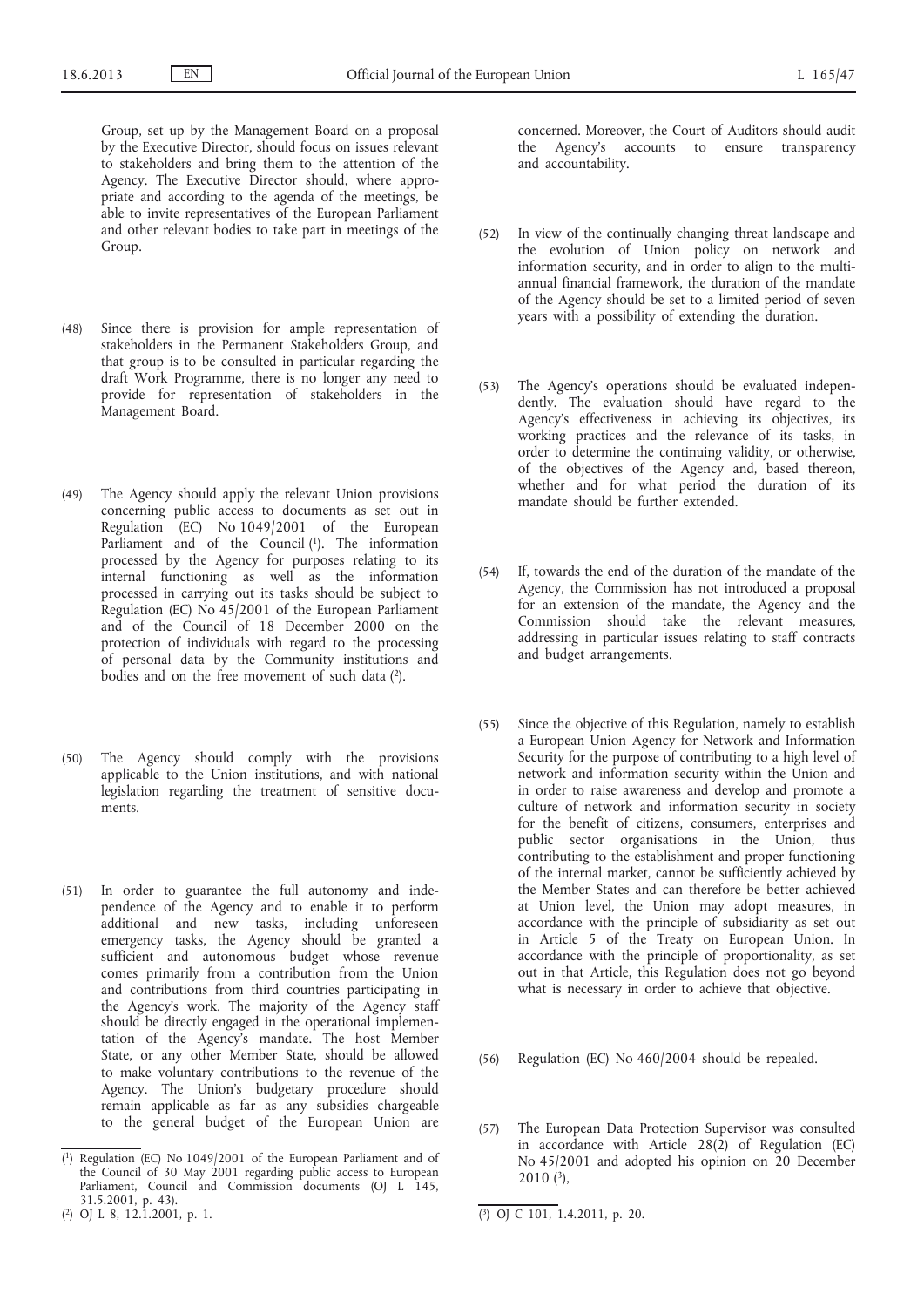HAVE ADOPTED THIS REGULATION:

## SECTION 1

## **SCOPE OBJECTIVES AND TASKS**

#### *Article 1*

## **Subject matter and Scope**

This Regulation establishes a European Union Agency for Network and Information Security (ENISA, hereinafter 'the Agency') to undertake the tasks assigned to it for the purpose of contributing to a high level of network and information security within the Union and in order to raise awareness of network and information security and to develop and promote a culture, of network and information security in society for the benefit of citizens, consumers, enterprises and public sector organisations in the Union, thus contributing to the establishment and proper functioning of the internal market.

2. The objectives and the tasks of the Agency shall be without prejudice to the competences of the Member States regarding network and information security and in any case to activities concerning public security, defence, national security (including the economic well-being of the state when the issues relate to national security matters) and the activities of the state in areas of criminal law.

3. For the purposes of this Regulation 'network and information security' means the ability of a network or an information system to resist, at a given level of confidence, accidental events or unlawful or malicious actions that compromise the availability, authenticity, integrity and confidentiality of stored or transmitted data and the related services offered by or accessible via those networks and systems.

## *Article 2*

#### **Objectives**

1. The Agency shall develop and maintain a high level of expertise.

2. The Agency shall assist the Union institutions, bodies, offices and agencies in developing policies in network and information security.

3. The Agency shall assist the Union institutions, bodies, offices and agencies and the Member States in implementing the policies necessary to meet the legal and regulatory requirements of network and information security under existing and future legal acts of the Union, thus contributing to the proper functioning of the internal market.

4. The Agency shall assist the Union and the Member States in enhancing and strengthening their capability and preparedness to prevent, detect and respond to network and information security problems and incidents.

The Agency shall use its expertise to stimulate broad cooperation between actors from the public and private sectors.

#### *Article 3*

#### **Tasks**

1. Within the purpose set out in Article 1, and in order to attain the objectives set out in Article 2, whilst respecting Article 1(2), the Agency shall perform the following tasks:

- (a) support the development of Union policy and law, by:
	- (i) assisting and advising on all matters relating to Union network and information security policy and law;
	- (ii) providing preparatory work, advice and analyses relating to the development and update of Union network and information security policy and law;
	- (iii) analysing publicly available network and information security strategies and promoting their publication;

(b) support capability building by:

- (i) supporting Member States, at their request, in their efforts to develop and improve the prevention, detection and analysis of and the capability to respond to network and information security problems and incidents, and providing them with the necessary knowledge;
- (ii) promoting and facilitating voluntary cooperation among the Member States and between the Union institutions, bodies, offices and agencies and the Member States in their efforts to prevent, detect and respond to network and information security problems and incidents where these have an impact across borders;
- (iii) assisting the Union institutions, bodies, offices and agencies in their efforts to develop the prevention, detection and analysis of and the capability to respond to network and information security problems and incidents, in particular by supporting the operation of a Computer Emergency Response Team (CERT) for them;
- (iv) supporting the raising of the level of capabilities of national/governmental and Union CERTs, including by promoting dialogue and exchange of information, with a view to ensuring that, with regard to the state of the art, each CERT meets a common set of minimum capabilities and operates according to best practices;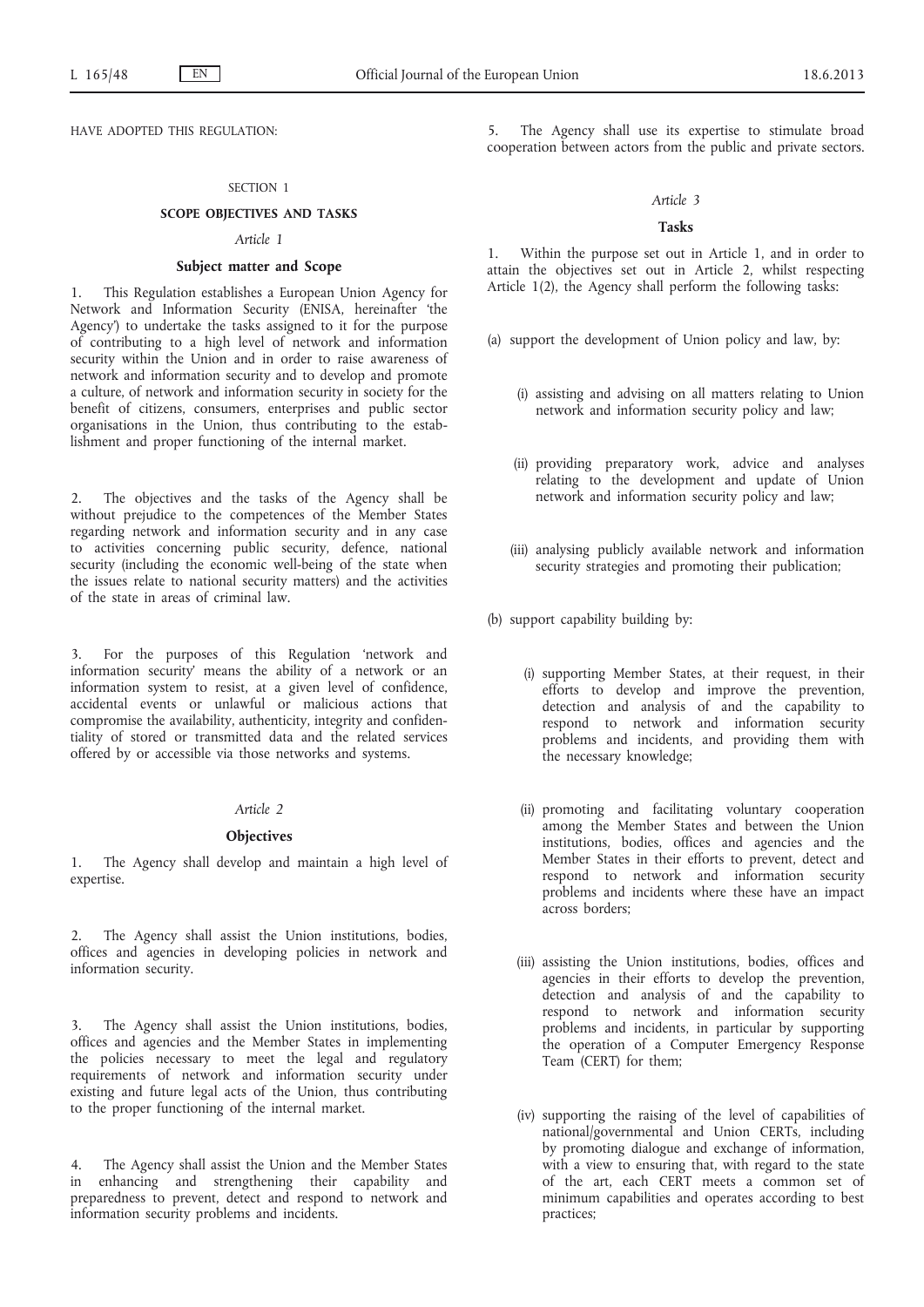- (v) supporting the organisation and running of Union network and information security exercises, and, at their request, advising Member States on national exercises;
- (vi) assisting the Union institutions, bodies, offices and agencies and the Member States in their efforts to collect, analyse and, in line with Member States' security requirements, disseminate relevant network and information security data; and on the basis of information provided by the Union institutions, bodies, offices and agencies and the Member States in accordance with provisions of Union law and national provisions in compliance with Union law, maintaining the awareness, on the part of the Union institutions, bodies, offices and agencies as well as the Member States of the latest state of network and information security in the Union for their benefit;
- (vii) supporting the development of a Union early warning mechanism that is complementary to Member States' mechanisms;
- (viii) offering network and information security training for relevant public bodies, where appropriate in cooperation with stakeholders;
- (c) support voluntary cooperation among competent public bodies, and between stakeholders, including universities and research centres in the Union, and support awareness raising, inter alia, by:
	- (i) promoting cooperation between national and governmental CERTs or Computer Security Incident Response Teams (CSIRTs), including the CERT for the Union institutions, bodies, offices and agencies;
	- (ii) promoting the development and sharing of best practices with the aim of attaining an advanced level of network and information security;
	- (iii) facilitating dialogue and efforts to develop and exchange best practices;
	- (iv) promoting best practices in information sharing and awareness raising;
	- (v) supporting the Union institutions, bodies, offices and agencies and, at their request, the Member States and their relevant bodies in organising awareness raising, including at the level of individual users, and other outreach activities to increase network and information security and its visibility by providing best practices and guidelines;
- (d) support research and development and standardisation, by:
	- (i) facilitating the establishment and take-up of European and international standards for risk management and for the security of electronic products, networks and services;
	- (ii) advising the Union and the Member States on research needs in the area of network and information security with a view to enabling effective responses to current and emerging network and information security risks and threats, including with respect to new and emerging information and communications technologies, and to using risk-prevention technologies effectively;
- (e) cooperate with Union institutions, bodies, offices and agencies, including those dealing with cybercrime and the protection of privacy and personal data, with a view to addressing issues of common concern, including by:
	- (i) exchanging know-how and best practices;
	- (ii) providing advice on relevant network and information security aspects in order to develop synergies:
- (f) contribute to the Union's efforts to cooperate with third countries and international organisations to promote international cooperation on network and information security issues, including by:
	- (i) being engaged, where appropriate, as an observer and in the organisation of international exercises, and analysing and reporting on the outcome of such exercises;
	- (ii) facilitating exchange of best practices of relevant organisations;
	- (iii) providing the Union institutions with expertise.

2. Union institutions, bodies, offices and agencies and Member State bodies may request advice from the Agency in the event of breach of security or loss of integrity with a significant impact on the operation of networks and services.

3. The Agency shall carry out tasks conferred on it by legal acts of the Union.

4. The Agency shall express independently its own conclusions, guidance and advice on matters within the scope and objectives of this Regulation.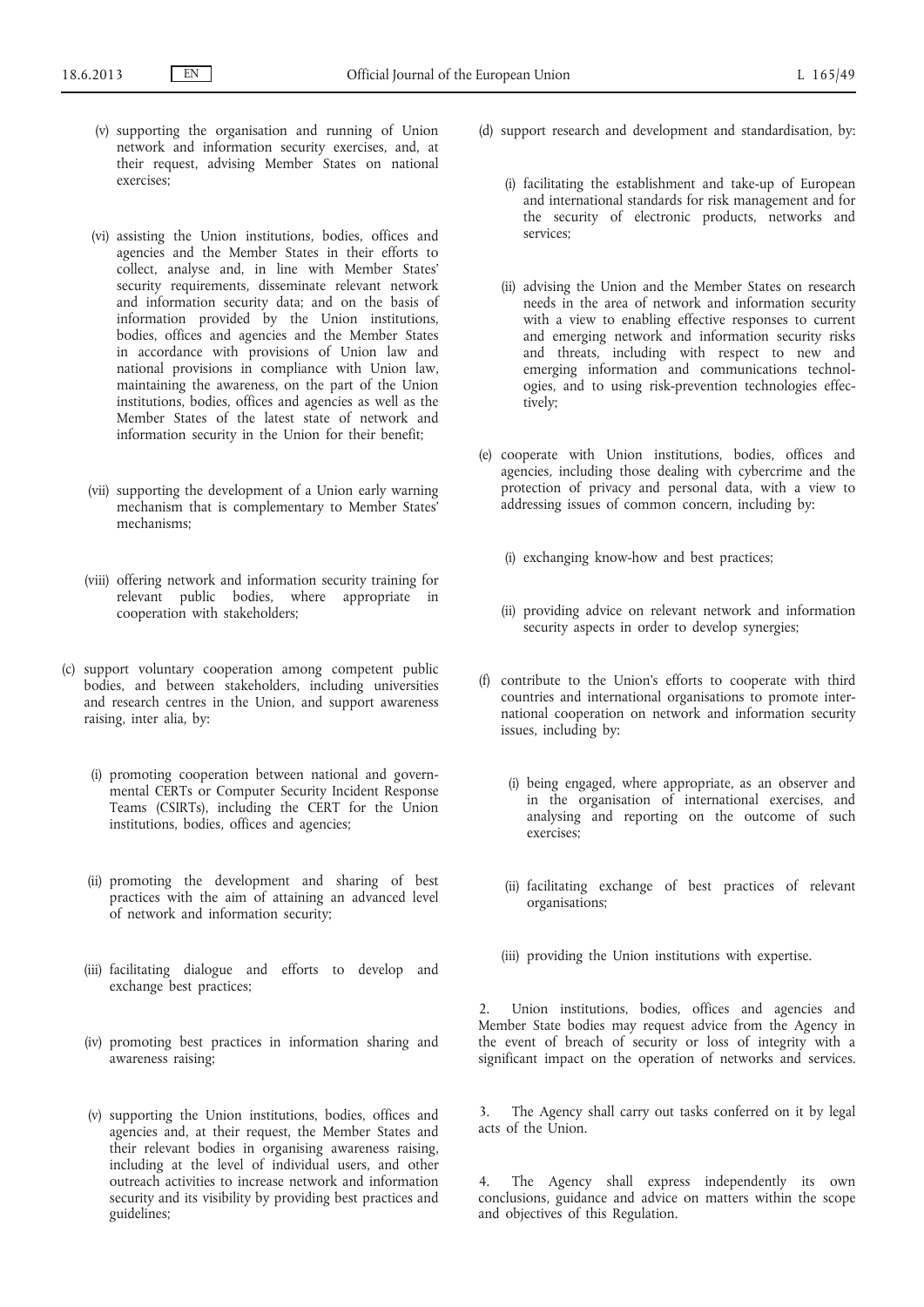# SECTION<sub>2</sub>

# **ORGANISATION**

# *Article 4*

# **Composition of the Agency**

1. The Agency shall comprise:

(a) a Management Board;

(b) an Executive Director and staff; and

(c) a Permanent Stakeholders' Group.

2. In order to contribute to enhancing effectiveness and efficiency of the operation of the Agency, the Management Board shall establish an Executive Board.

## *Article 5*

#### **Management Board**

1. The Management Board shall define the general direction of the operation of the Agency and ensure that the Agency works in accordance with the rules and principles laid down in this Regulation. It shall also ensure consistency of the Agency's work with activities conducted by the Member States as well as at Union level.

2. The Management Board shall adopt the Agency's annual and multiannual work programme.

The Management Board shall adopt an annual report on the Agency's activities and send it, by 1 July of the following year, to the European Parliament, the Council, the Commission and the Court of Auditors. The annual report shall include the accounts and describe how the Agency has met its performance indicators. The annual report shall be made public.

4. The Management Board shall adopt an anti-fraud strategy that is proportionate to the fraud risks having regard to a costbenefit analysis of the measures to be implemented.

5. The Management Board shall ensure adequate follow-up to the findings and recommendations resulting from investigations of the European Anti-fraud Office (OLAF) and the various internal or external audit reports and evaluations.

6. The Management Board shall adopt rules for the prevention and management of conflicts of interest.

7. The Management Board shall exercise, with respect to the staff of the Agency, the powers conferred by the Staff Regulations of Officials and the Conditions of Employment of Other Servants of the European Union (the 'Staff Regulations' and the 'Conditions of Employment of Other Servants'), laid down in Regulation (EEC, Euratom, ECSC) No 259/68 (1) on the Appointing Authority and on the Authority Empowered to Conclude Contract of Employment, respectively.

The Management Board shall adopt, in accordance with the procedure under Article 110 of the Staff Regulations, a decision based on Article 2(1) of the Staff Regulations and on Article 6 of the Conditions of Employment of Other Servants delegating the relevant Appointing Authority powers to the Executive Director. The Executive Director may sub-delegate those powers.

Where exceptional circumstances so require, the Management Board may revoke the delegation of the powers of the Appointing Authority to the Executive Director and those sub-delegated by the Executive Director. In such a case, the Management Board may delegate them, for a limited period to one of its members or to a staff member other than the Executive Director.

The Management board shall adopt appropriate rules implementing the Staff Regulations and the Conditions of Employment of Other Servants in accordance with the procedure provided for in Article 110 of the Staff Regulations.

The Management Board shall appoint the Executive Director and may extend his term of office or remove him from office in accordance with Article 24 of this Regulation.

10. The Management Board shall adopt the rules of procedure for itself and for the Executive Board after consulting the Commission. The rules of procedure shall provide for expedited decisions through either written procedure or by remote conferencing.

11. The Management Board shall adopt the Agency's internal rules of operation after consulting the Commission services. Those rules shall be made public.

12. The Management Board shall adopt the financial rules applicable to the Agency. They may not depart from Commission Regulation (EC, Euratom) No 2343/2002 of 19 November 2002 on the framework Financial Regulation for the bodies referred to in Article 185 of Council Regulation (EC, Euratom) No 1605/2002 on the Financial Regulation applicable to the general budget of the European Communities (2), unless such departure is specifically required for the Agency's operation and the Commission has given its prior consent.

<sup>(</sup> 1) OJ L 56, 4.3.1968, p. 1.

<sup>(</sup> 2) OJ L 357, 31.12.2002, p. 72.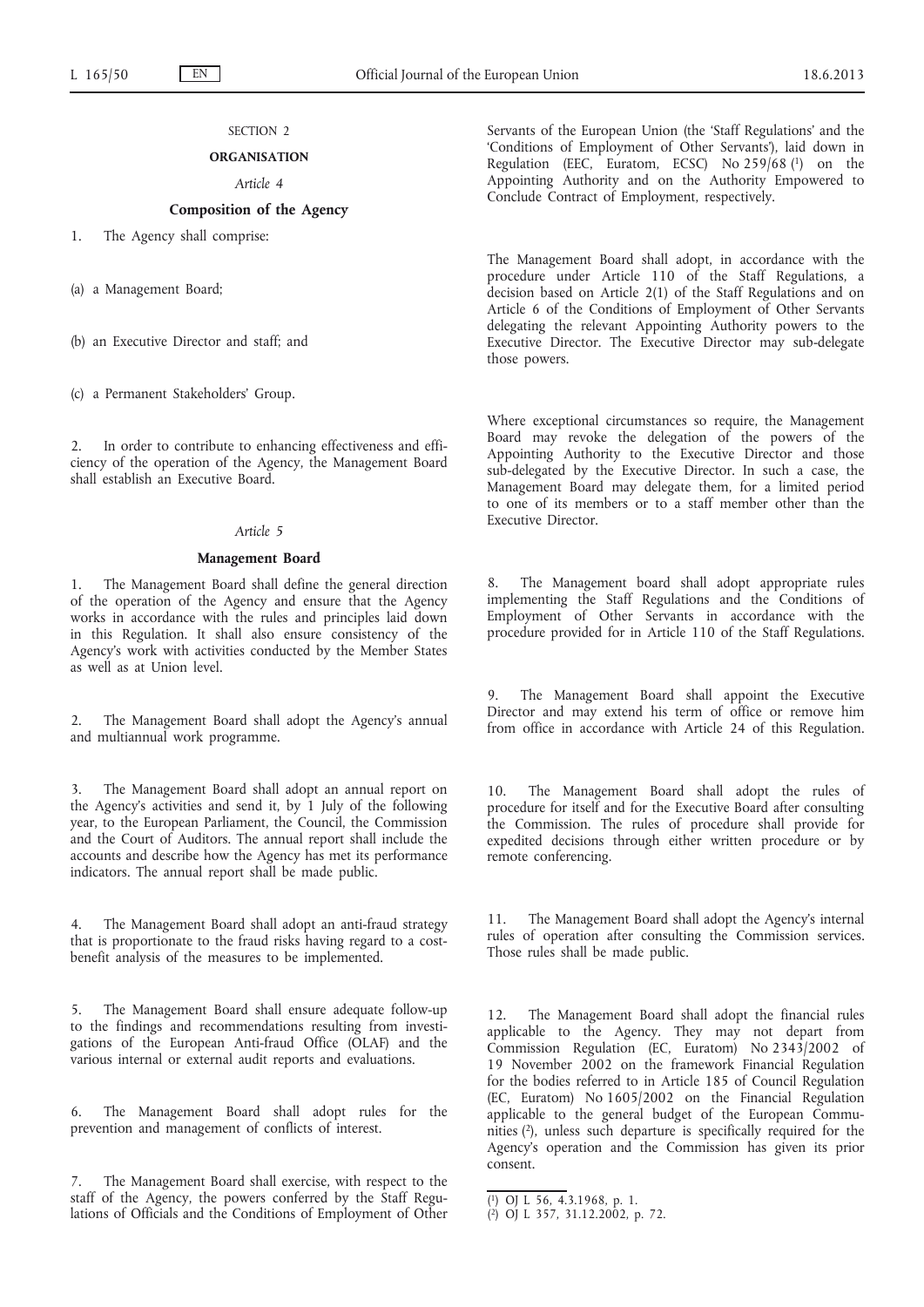The Management Board shall adopt a Multiannual Staff Policy Plan, after consulting the Commission services and having duly informed the European Parliament and the Council.

## *Article 6*

#### **Composition of the Management Board**

1. The Management Board shall be composed of one representative of each Member State, and two representatives appointed by the Commission. All representatives shall have voting rights.

2. Each member of the Management Board shall have an alternate to represent the member in their absence.

Members of the Management Board and their alternates shall be appointed in light of their knowledge of the Agency's tasks and objectives, taking into account the managerial, administrative and budgetary skills relevant to fulfil the tasks listed in Article 5. The Commission and the Member States should make efforts to limit turnover of their representatives in the Management Board, in order to ensure continuity of that board's work. The Commission and the Member States shall aim to achieve a balanced representation between men and women on the Management Board.

4. The term of office of members of the Management Board and of their alternates shall be four years. That term shall be renewable.

## *Article 7*

## **Chairperson of the Management Board**

The Management Board shall elect its Chairperson and a Deputy Chairperson from among its members for a period of three years, which shall be renewable. The Deputy Chairperson shall *ex officio* replace the Chairperson if the latter is unable to attend to his or her duties.

The Chairperson may be invited to make a statement before the relevant committee(s) of the European Parliament and answer Members' questions.

## *Article 8*

## **Meetings**

1. Meetings of the Management Board shall be convened by its Chairperson.

2. The Management Board shall hold an ordinary meeting at least once a year. It shall also hold extraordinary meetings at the request of the Chairperson or of at least a third of its members.

The Executive Director shall take part, without voting rights, in the meetings of the Management Board.

#### *Article 9*

# **Voting**

1. The Management Board shall take its decisions by an absolute majority of its members.

2. A two-thirds majority of all Management Board members shall be required for the adoption of the Management Board's rules of procedure, the Agency's internal rules of operation, the budget, the annual and multiannual work programme, the appointment, extension of the term of office or removal of the Executive Director, and the designation of the Chairperson of the Management Board.

#### *Article 10*

## **Executive Board**

1. The Management Board shall be assisted by an Executive Board.

2. The Executive Board shall prepare decisions to be adopted by the Management Board on administrative and budgetary matters only.

Together with the Management Board, it shall ensure adequate follow-up to the findings and recommendations stemming from investigations of OLAF and the various internal or external audit reports and evaluations.

Without prejudice to the responsibilities of the Executive Director, as set out in Article 11, the Executive Board shall assist and advise the Executive Director in implementing the decisions of the Management Board on administrative and budgetary matters.

3. The Executive Board shall be made up of five members appointed from among the members of the Management Board amongst whom the Chairperson of the Management Board, who may also chair the Executive Board, and one of the representatives of the Commission.

4. The term of office of members of the Executive Board shall be the same as that of members of the Management Board set out in Article 6(4).

5. The Executive Board shall meet at least once every three months. The chairperson of the Executive Board shall convene additional meetings at the request of its members.

## *Article 11*

## **Duties of the Executive Director**

1. The Agency shall be managed by its Executive Director, who shall be independent in the performance of his/her duties.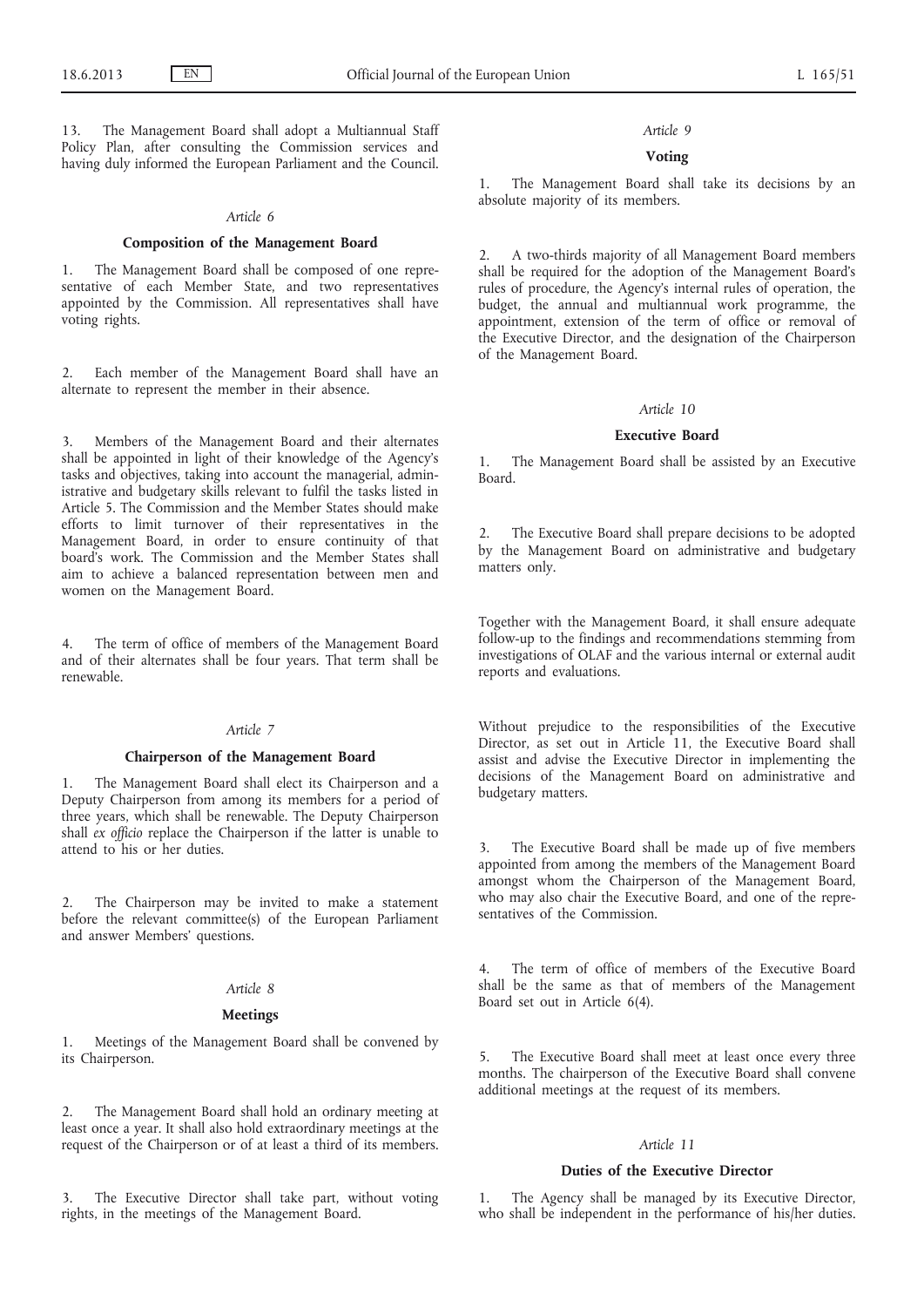- 2. The Executive Director shall be responsible for:
- (a) the day-to-day administration of the Agency;
- (b) implementing the decisions adopted by the Management Board;
- (c) after consultation with the Management Board, preparing the annual work programme and the multiannual work programme and submitting them to the Management Board after consulting the Commission;
- (d) implementing the annual work programme and the multiannual work programme and reporting to the Management Board thereon;
- (e) preparing the annual report on the Agency's activities and presenting it to the Management Board for approval;
- (f) preparing an action plan following-up on the conclusions of the retrospective evaluations and reporting on progress every two years to the Commission;
- (g) protecting the financial interests of the Union by the application of preventive measures against fraud, corruption and any other illegal activities, by effective checks and, if irregularities are detected, by the recovery of the amounts wrongly paid and, where appropriate, by effective, proportionate and dissuasive administrative and financial penalties;
- (h) preparing an anti-fraud strategy for the Agency and presenting it to the Management Board for approval;
- (i) ensuring that the Agency performs its activities in accordance with the requirements of those using its services, in particular with regard to the adequacy of the services provided;
- (j) developing and maintaining contact with the Union institutions, bodies, offices and agencies;
- (k) developing and maintaining contact with the business community and consumers' organisations to ensure regular dialogue with relevant stakeholders;
- (l) other tasks assigned to the Executive Director by this Regulation.

3. Where necessary and within the Agency's objectives and tasks, the Executive Director may set up ad hoc Working Groups composed of experts, including from the Member States' competent authorities. The Management Board shall be informed in advance. The procedures regarding in particular the composition, the appointment of the experts by the Executive Director and the operation of the ad hoc Working Groups shall be specified in the Agency's internal rules of operation.

4. The Executive Director shall make administrative support staff and other resources available to the Management Board and the Executive Board whenever necessary.

## *Article 12*

#### **Permanent Stakeholders' Group**

The Management Board, acting on a proposal by the Executive Director, shall set up a Permanent Stakeholders' Group composed of recognised experts representing the relevant stakeholders, such as the ICT industry, providers of electronic communications networks or services available to the public, consumer groups, academic experts in network and information security, and representatives of national regulatory authorities notified under Directive 2002/21/EC as well as of law enforcement and privacy protection authorities.

2. Procedures for, in particular, the number, composition, and the appointment of the members of the Permanent Stakeholders' Group by the Management Board, the proposal by the Executive Director and the operation of the Group shall be specified in the Agency's internal rules of operation and shall be made public.

3. The Permanent Stakeholders' Group shall be chaired by the Executive Director or by any person the Executive Director appoints on a case-by-case basis.

4. The term of office of the Permanent Stakeholders' Group's members shall be two-and-a-half years. Members of the Management Board may not be members of the Permanent Stakeholders' Group. Experts from the Commission and the Member States shall be entitled to be present at the meetings of the Permanent Stakeholders' Group and to participate in its work. Representatives of other bodies deemed relevant by the Executive Director, who are not members of the Permanent Stakeholders' Group, may be invited to be present at the meetings of the Permanent Stakeholders' Group and to participate in its work.

5. The Permanent Stakeholders' Group shall advise the Agency in respect of the performance of its activities. It shall in particular advise the Executive Director on drawing up a proposal for the Agency's work programme, and on ensuring communication with the relevant stakeholders on all issues related to the work programme.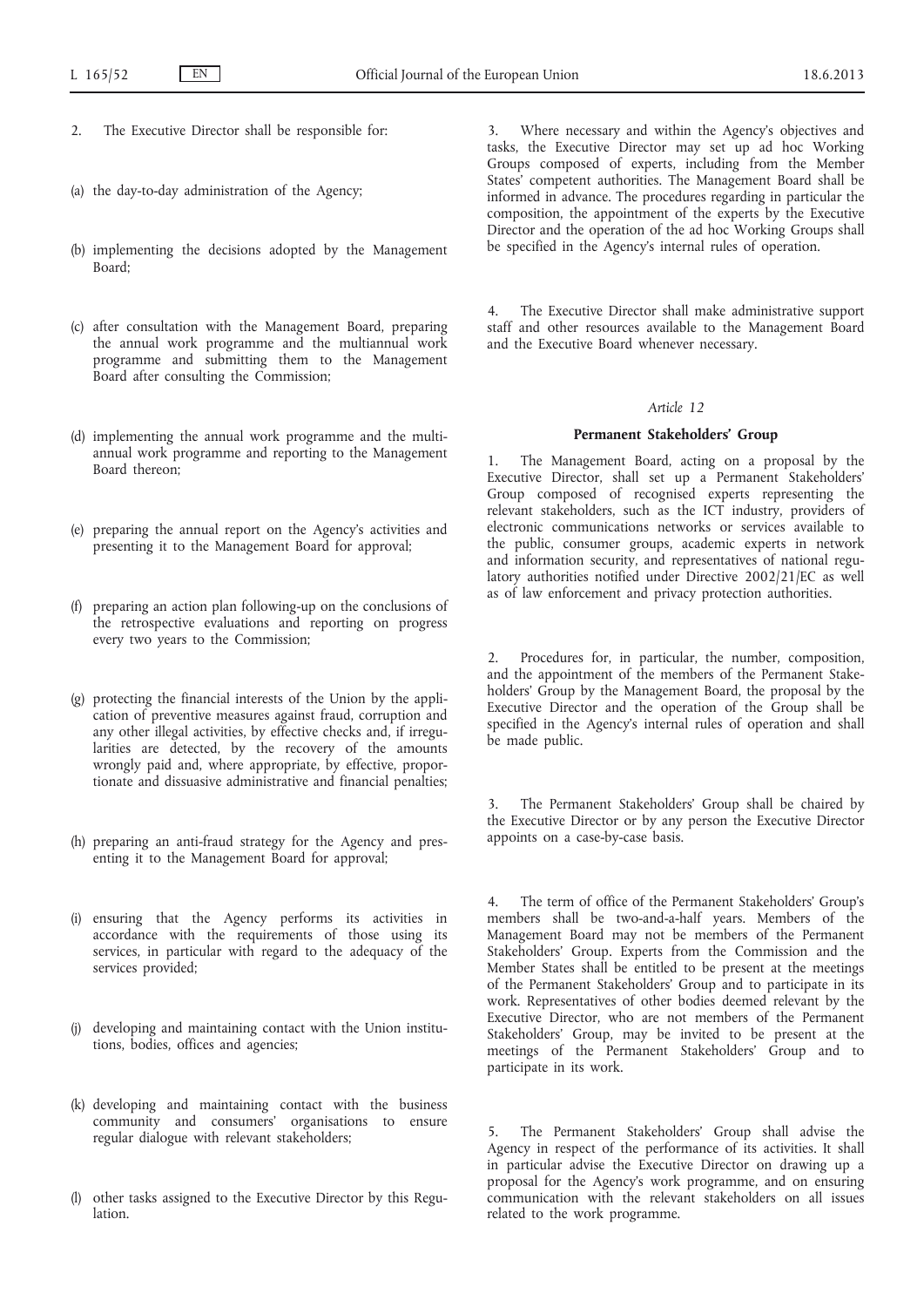# SECTION 3

# **OPERATION**

# *Article 13*

# **Work Programme**

1. The Agency shall carry out its operations in accordance with its annual and multiannual work programme, which shall contain all of its planned activities.

2. The work programme shall include tailored performance indicators allowing for effective assessment of the results achieved in terms of objectives.

3. The Executive Director shall be responsible for drawing up the Agency's draft work programme after prior consultation with the Commission services. By 15 March each year the Executive Director shall submit the draft work programme for the following year to the Management Board.

4. By 30 November each year, the Management Board shall adopt the Agency's work programme for the following year, after having received the opinion of the Commission. The work programme shall include a multiannual outlook. The Management Board shall ensure that the work programme is consistent with the Agency's objectives and with the Union's legislative and policy priorities in the area of network and information security.

5. The work programme shall be organised in accordance with the activity-based management principle. The work programme shall be in line with the statement of estimates of the Agency's revenue and expenditure and the Agency's budget for the same financial year.

6. The Executive Director shall, following adoption by the Management Board, forward the work programme to the European Parliament, the Council, the Commission and the Member States and shall publish it. At the invitation of the relevant committee of the European Parliament, the Executive Director shall present and hold an exchange of views on the adopted annual work programme.

## *Article 14*

#### **Requests to the Agency**

1. Requests for advice and assistance falling within the Agency's objectives and tasks shall be addressed to the Executive Director and accompanied by background information explaining the issue to be addressed. The Executive Director shall inform the Management Board and Executive Board of the requests received, the potential resource implications, and, in due course, of the follow-up to the requests. If the Agency refuses a request, it shall give a justification.

- Requests referred to in paragraph 1 may be made by:
- (a) the European Parliament;
- (b) the Council;
- (c) the Commission;
- (d) any competent body appointed by a Member State, such as a national regulatory authority defined in Article 2 of Directive 2002/21/EC.

3. The practical arrangements for applying paragraphs 1 and 2, regarding in particular submission, prioritisation, follow-up and information to the Management and Executive Board on the requests to the Agency, shall be laid down by the Management Board in the Agency's internal rules of operation.

## *Article 15*

### **Declaration of interest**

1. Members of the Management Board, the Executive Director and officials seconded by Member States on a temporary basis shall each make a declaration of commitments and a declaration indicating the absence or presence of any direct or indirect interest which might be considered prejudicial to their independence. The declarations shall be accurate and complete, made annually in writing and updated whenever necessary.

2. Members of the Management Board, the Executive Director, and external experts participating in ad hoc Working Groups shall each accurately and completely declare, at the latest at the start of each meeting, any interest which might be considered prejudicial to their independence in relation to the items on the agenda, and shall abstain from participating in the discussion of and voting upon such points.

3. The Agency shall lay down, in its internal rules of operation, the practical arrangements for the rules on declarations of interest referred to in paragraphs 1 and 2.

## *Article 16*

#### **Transparency**

1. The Agency shall ensure that it carries out its activities with a high level of transparency and in accordance with Articles 17 and 18.

2. The Agency shall ensure that the public and any interested parties are given appropriate, objective, reliable and easily accessible information, in particular with regard to the results of its work. It shall also make public the declarations of interest made in accordance with Article 15.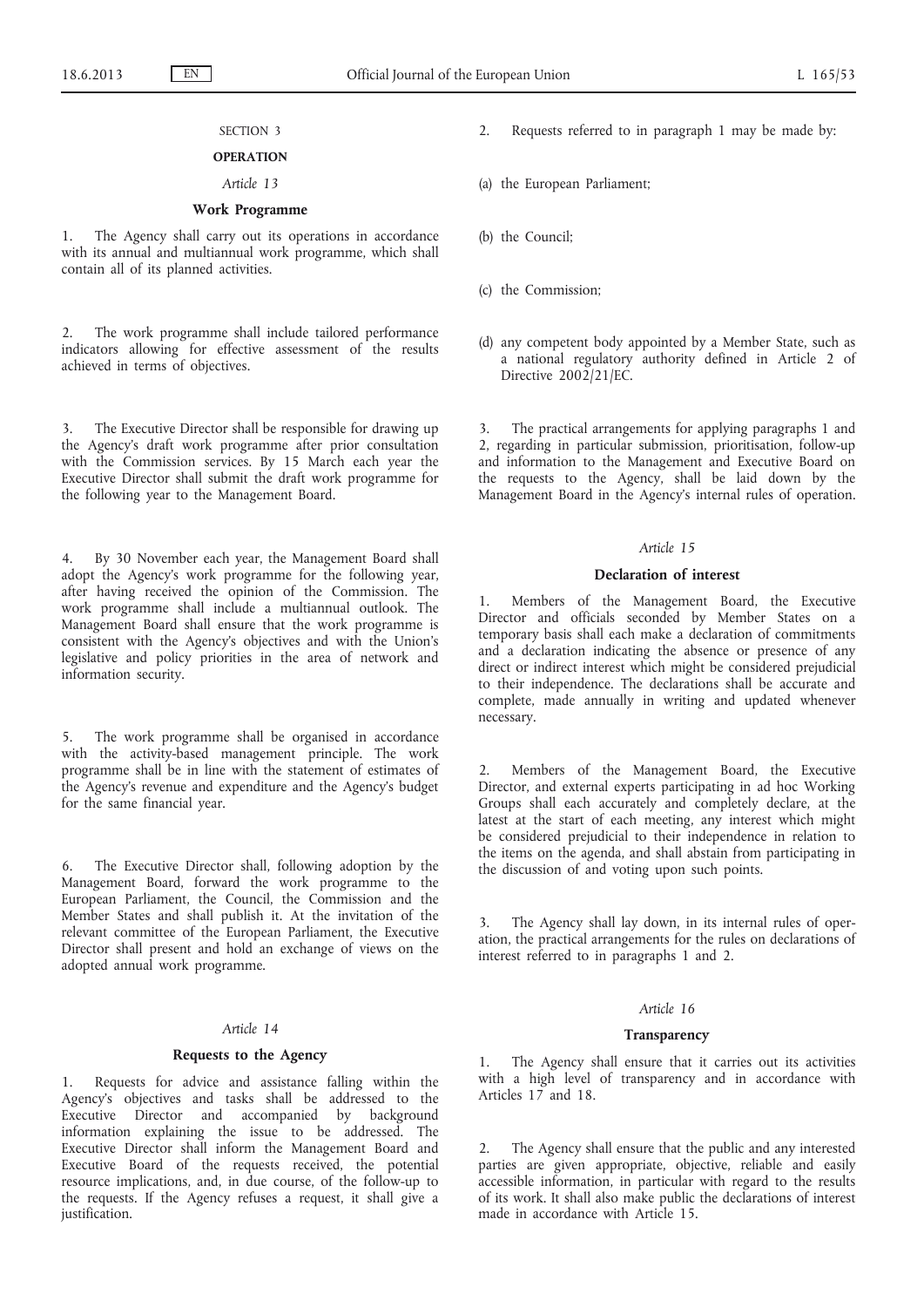The Management Board, acting on a proposal from the Executive Director, may authorise interested parties to observe the proceedings of some of the Agency's activities.

4. The Agency shall lay down, in its internal rules of operation, the practical arrangements for implementing the transparency rules referred to in paragraphs 1 and 2.

# *Article 17*

### **Confidentiality**

1. Without prejudice to Article 18, the Agency shall not divulge to third parties information that it processes or receives in relation to which a reasoned request for confidential treatment, in whole or in part, has been made.

Members of the Management Board, the Executive Director, the members of the Permanent Stakeholders Group, external experts participating in ad hoc Working Groups, and members of the staff of the Agency including officials seconded by Member States on a temporary basis shall comply with the confidentiality requirements under Article 339 of the Treaty on the Functioning of the European Union (TFEU), even after their duties have ceased.

3. The Agency shall lay down, in its internal rules of operation, the practical arrangements for implementing the confidentiality rules referred to in paragraphs 1 and 2.

If required for the performance of the Agency's tasks, the Management Board shall decide to allow the Agency to handle classified information. In that case the Management Board shall, in agreement with the Commission services, adopt internal rules of operation applying the security principles set out in Commission Decision 2001/844/EC, ECSC, Euratom of 29 November 2001 amending its internal rules of procedure (1). Those rules shall cover, inter alia, provisions for the exchange, processing and storage of classified information.

# *Article 18*

#### **Access to documents**

1. Regulation (EC) No 1049/2001 shall apply to documents held by the Agency.

2. The Management Board shall adopt arrangements for implementing Regulation (EC) No 1049/2001 within six months of the establishment of the Agency.

Decisions taken by the Agency pursuant to Article 8 of Regulation (EC) No  $1049/2001$  may be the subject of a complaint to the Ombudsman under Article 228 TFEU or of an action before the Court of Justice of the European Union under Article 263 TFEU.

## SECTION 4

## **FINANCIAL PROVISIONS**

## *Article 19*

#### **Adoption of the budget**

1. The revenues of the Agency shall consist of a contribution from the Union budget, contributions from third countries participating in the work of the Agency as provided for in Article 30, and voluntary contributions from Member States in money or in kind. Member States that provide voluntary contributions may not claim any specific right or service as a result thereof.

2. The expenditure of the Agency shall include staff, administrative and technical support, infrastructure and operational expenses, and expenses resulting from contracts entered into with third parties.

By 1 March each year, the Executive Director shall draw up a draft statement of estimates of the Agency's revenue and expenditure for the following financial year, and shall forward it to the Management Board, together with a draft establishment plan.

4. Revenue and expenditure shall be in balance.

5. Each year, the Management Board shall, on the basis of a draft statement of estimates of revenue and expenditure drawn up by the Executive Director, produce a statement of estimates of revenue and expenditure for the Agency for the following financial year.

The Management Board shall, by 31 March each year, send that statement of estimates, which shall include a draft establishment plan together with the draft work programme, to the Commission and the third countries with which the Union has concluded agreements in accordance with Article 30.

7. The Commission shall forward that statement of estimates to the European Parliament and the Council together with the draft general budget of the Union.

8. On the basis of that statement of estimates, the Commission shall enter in the draft budget of the Union the estimates it deems necessary for the establishment plan and the amount of the subsidy to be charged to the general budget, which it shall submit to the European Parliament and the Council in accordance with Article 314 TFEU.

The European Parliament and the Council shall authorise the appropriations for the subsidy to the Agency.

<sup>(</sup> 1) OJ L 317, 3.12.2001, p. 1.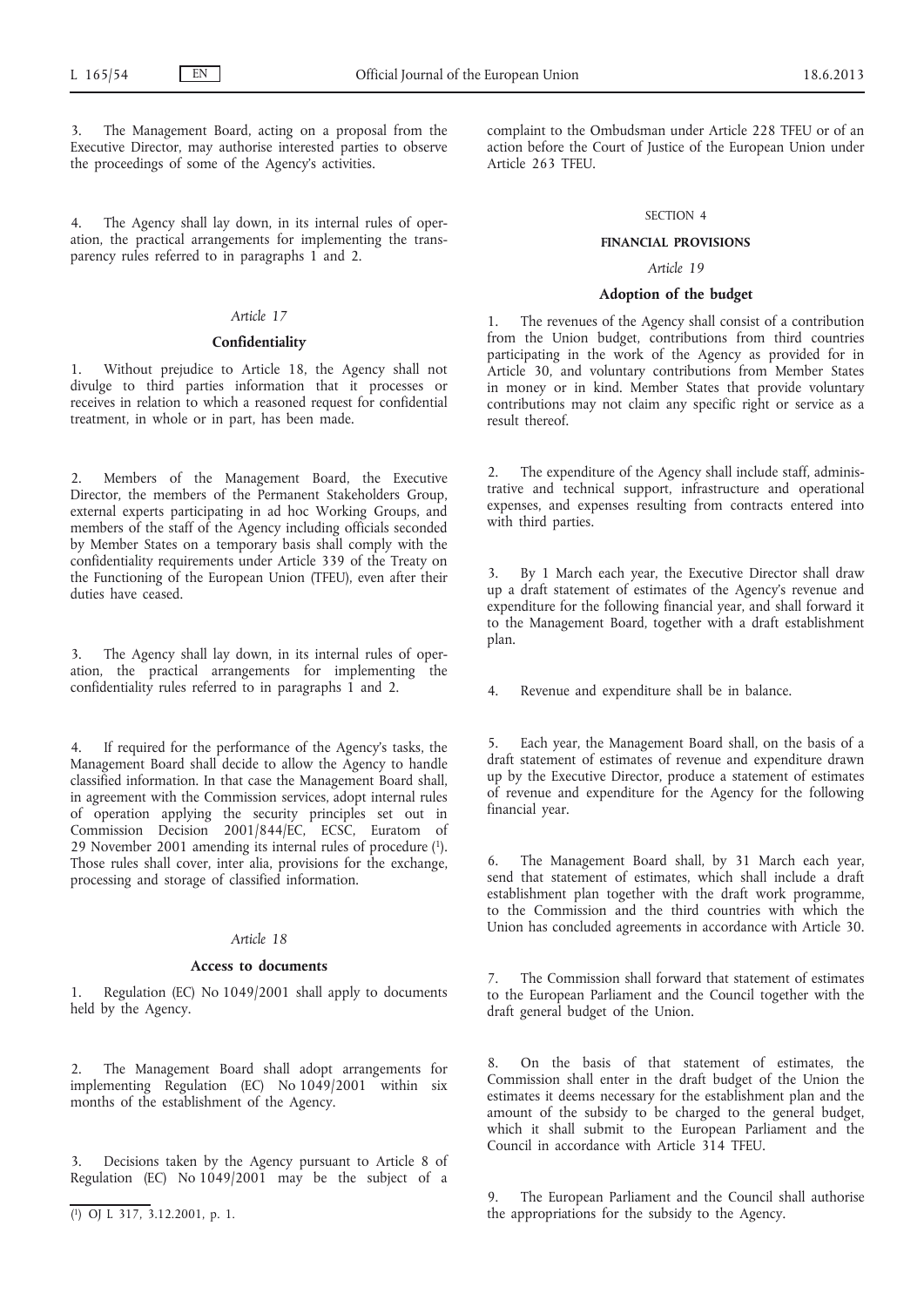10. The European Parliament and the Council shall adopt the establishment plan for the Agency.

11. Together with the work programme, the Management Board shall adopt the Agency's budget. It shall become final following definitive adoption of the general budget of the Union. Where appropriate, the Management Board shall adjust the Agency's budget and work programme in accordance with the general budget of the Union. The Management Board shall forward the budget without delay to the European Parliament, the Council and the Commission.

#### *Article 20*

## **Combating fraud**

1. In order to facilitate the combating of fraud, corruption and other unlawful activities under Regulation (EC) No 1073/1999 (1), the Agency shall, within six months from the day it becomes operational, accede to the Interinstitutional Agreement of 25 May 1999 concerning internal investigations by the European Anti-fraud Office (OLAF) (2) and shall adopt the appropriate provisions applicable to all the employees of the Agency, using the template set out in the Annex to that Agreement.

2. The Court of Auditors shall have the power of audit, on the basis of documents and on the spot, over all grant beneficiaries, contractors and subcontractors who have received Union funds from the Agency.

3. OLAF may carry out investigations, including on-the-spot checks and inspections, in accordance with the provisions and procedures laid down in Regulation (EC) No 1073/1999 and Council Regulation (Euratom, EC) No 2185/96 of 11 November 1996 concerning on-the-spot checks and inspections carried out by the Commission in order to protect the European Communities' financial interests against fraud and other irregularities (3) with a view to establishing whether there has been fraud, corruption or any other illegal activity affecting the financial interests of the Union in connection with a grant or a contract funded by the Agency.

4. Without prejudice to paragraphs 1, 2 and 3, cooperation agreements with third countries and international organisations, contracts, grant agreements and grant decisions of the Agency

( 2) Interinstitutional Agreement of 25 May 1999 between the European Parliament, the Council of the European Union and the Commission of the European Communities concerning internal investigations by the European Anti-fraud Office  $(OLAF)$  (OJ L 136, 31.5.1999, p. 15).

shall contain provisions expressly empowering the Court of Auditors and OLAF to conduct such audits and investigations, according to their respective competences.

## *Article 21*

#### **Implementation of the budget**

1. The Executive Director shall be responsible for the implementation of the Agency's budget.

2. The Commission's internal auditor shall exercise the same powers over the Agency as over Commission departments.

3. By 1 March following each financial year (1 March of year  $N + 1$ , the Agency's accounting officer shall send the provisional accounts to the Commission's accounting officer together with a report on the budgetary and financial management for that financial year. The Commission's accounting officer shall consolidate the provisional accounts of the institutions and decentralised bodies in accordance with Article 147 of the Financial Regulation.

By 31 March of year  $N + 1$ , the Commission's accounting officer shall send the Agency's provisional accounts to the Court of Auditors, together with a report on the budgetary and financial management for that financial year. The report on the budgetary and financial management for the financial year shall also be sent to the European Parliament and the Council.

5. On receipt of the Court of Auditor's observations on the Agency's provisional accounts, pursuant to Article 148 of the Financial Regulation, the Executive Director shall draw up the Agency's final accounts under his/her own responsibility and send them to the Management Board for an opinion.

The Management Board shall deliver an opinion on the Agency's final accounts.

7. The Executive Director shall, by 1 July of year  $N + 1$ , transmit the final accounts, including the report on the budgetary and financial management for that financial year and the Court of Auditor's observations, to the European Parliament, the Council, the Commission and the Court of Auditors, together with the Management Board's opinion.

8. The Executive Director shall publish the final accounts.

The Executive Director shall send the Court of Auditors a reply to its observations by 30 September of year  $N + 1$  and shall also send to the Management Board a copy of that reply.

<sup>(</sup> 1) Regulation (EC) No 1073/1999 of the European Parliament and of the Council of 25 May 1999 concerning investigations conducted by the European Anti-Fraud Office (OLAF) (OJ L 136, 31.5.1999, p. 1).

<sup>(</sup> 3) OJ L 292, 15.11.1996, p. 2.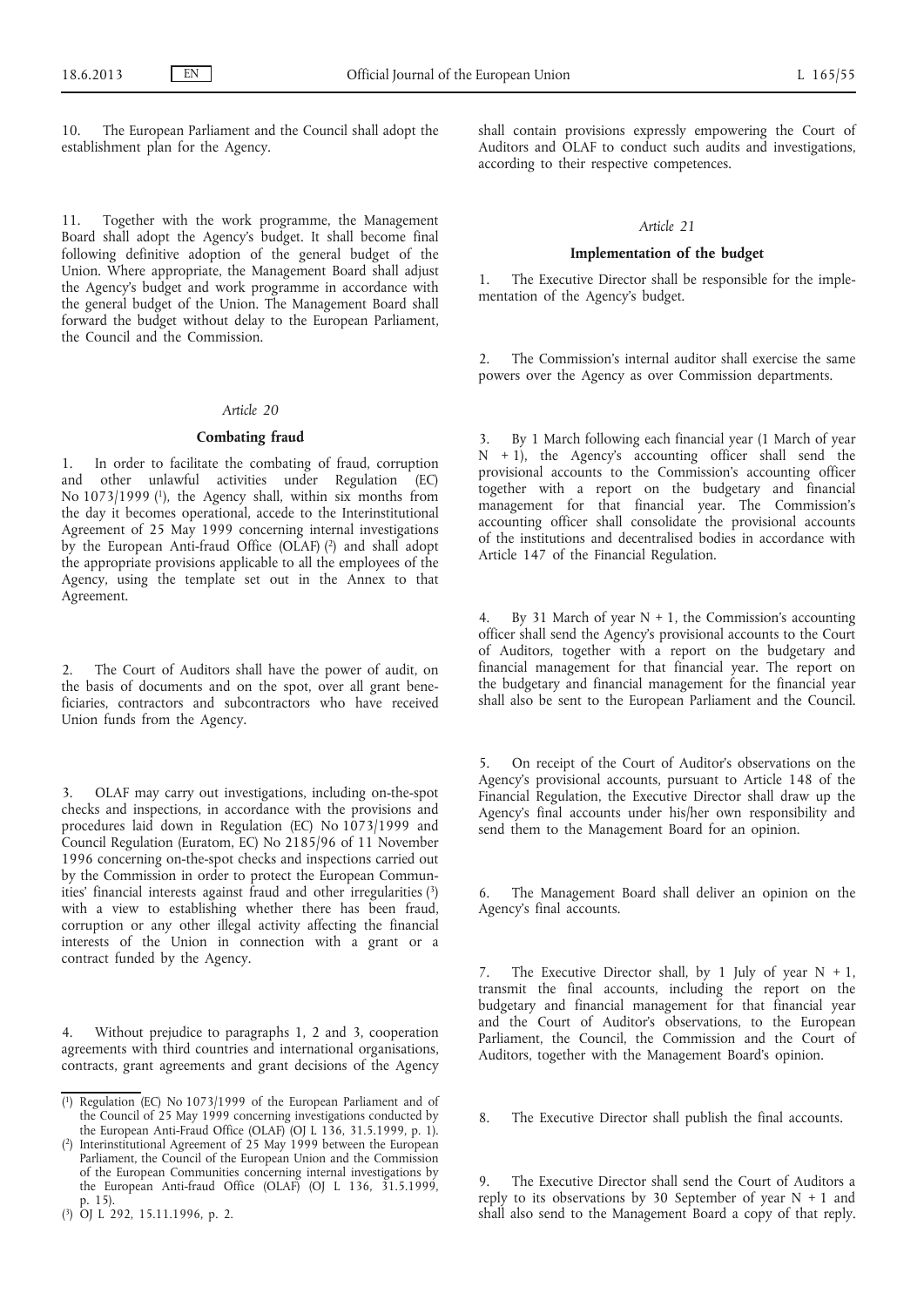10. The Executive Director shall submit to the European Parliament, at the latter's request, all the information necessary for the smooth application of the discharge procedure for the financial year in question, as laid down in Article 165(3) of the Financial Regulation.

11. The European Parliament, acting on a recommendation from the Council, shall, before 15 May of year  $N + 2$ , give a discharge to the Executive Director in respect of the implementation of the budget for the year N.

#### SECTION 5

## **STAFF**

## *Article 22*

## **General provisions**

The Staff Regulations and the Conditions of Employment of Other Servants and the rules adopted by agreement between the Union institutions for giving effect to those Staff Regulations shall apply to the staff of the Agency.

## *Article 23*

## **Privileges and immunity**

Protocol No 7 on the Privileges and Immunities of the European Union annexed to the Treaty on European Union and to the TFEU shall apply to the Agency and its staff.

#### *Article 24*

#### **Executive Director**

The Executive Director shall be engaged as a temporary agent of the Agency under Article 2(a) of the Conditions of Employment of Other Servants.

2. The Executive Director shall be appointed by the Management Board from a list of candidates proposed by the Commission, following an open and transparent selection procedure.

For the purpose of concluding the contract of the Executive Director, the Agency shall be represented by the Chairperson of the Management Board.

Before appointment, the candidate selected by the Management Board shall be invited to make a statement before the relevant committee of the European Parliament and to answer Members' questions.

3. The term of office of the Executive Director shall be five years. By the end of that period, the Commission shall undertake an assessment which takes into account the evaluation of the performance of the Executive Director and the Agency's future tasks and challenges.

4. The Management Board may, acting on a proposal from the Commission which takes into account the assessment referred to in paragraph 3 and after obtaining the views of the European Parliament, extend once the term of office of the Executive Director for no more than five years.

5. The Management Board shall inform the European Parliament about its intention to extend the Executive Director's term of office. Within three months before any such extension, the Executive Director shall, if invited, make a statement before the relevant committee of the European Parliament and answer Members' questions.

6. An Executive Director whose term of office has been extended may not participate in another selection procedure for the same post.

The Executive Director may be removed from office only by decision of the Management Board.

## *Article 25*

#### **Seconded national experts and other staff**

1. The Agency may make use of seconded national experts or other staff not employed by the Agency. The Staff Regulations and the Conditions of Employment of Other Servants shall not apply to such staff.

2. The Management Board shall adopt a decision laying down rules on the secondment to the agency of national experts.

#### SECTION 6

#### **GENERAL PROVISIONS**

## *Article 26*

## **Legal status**

1. The Agency shall be a body of the Union. It shall have legal personality.

In each of the Member States the Agency shall enjoy the most extensive legal capacity accorded to legal persons under their laws. It may, in particular, acquire and dispose of movable and immovable property and be a party to legal proceedings.

3. The Agency shall be represented by its Executive Director.

4. A branch office established in the metropolitan area of Athens shall be maintained in order to improve the operational efficiency of the Agency.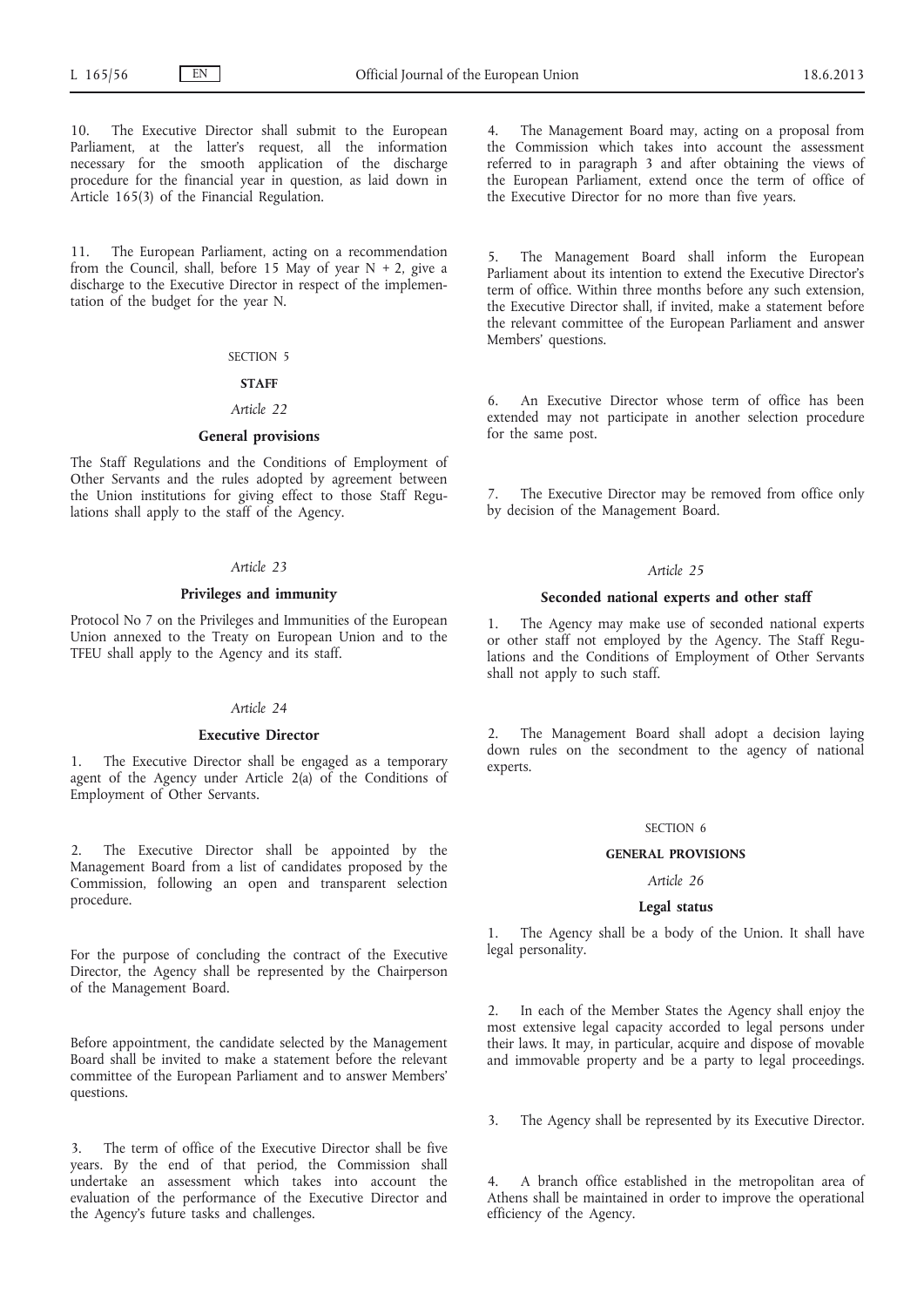## *Article 27*

## **Liability**

1. The contractual liability of the Agency shall be governed by the law applicable to the contract in question.

The Court of Justice of the European Union shall have jurisdiction to give judgment pursuant to any arbitration clause contained in a contract concluded by the Agency.

2. In the case of non-contractual liability, the Agency shall, in accordance with the general principles common to the laws of the Member States, make good any damage caused by it or its servants in the performance of their duties.

The Court of Justice of the European Union shall have jurisdiction in any dispute relating to compensation for such damage.

3. The personal liability of its servants towards the Agency shall be governed by the relevant conditions applying to the staff of the Agency.

## *Article 28*

#### **Languages**

1. Regulation No 1 of 15 April 1958 determining the languages to be used in the European Economic Community (1) shall apply to the Agency. The Member States and the other bodies appointed by them may address the Agency and receive a reply in the official language of the institutions of the Union of their choice.

2. The translation services required for the functioning of the Agency shall be provided by the Translation Centre for the Bodies of the European Union.

## *Article 29*

#### **Protection of personal data**

1. When processing data relating to individuals, in particular while performing its tasks, the Agency shall observe the principles of personal data protection in, and be subject to, the provisions of Regulation (EC) No 45/2001.

2. The Management Board shall adopt implementing measures referred to in Article 24(8) of Regulation (EC) No 45/2001. The Management Board may adopt additional measures necessary for the application of Regulation (EC) No 45/2001 by the Agency.

#### *Article 30*

#### **Participation of third countries**

1. The Agency shall be open to the participation of third countries which have concluded agreements with the European Union by virtue of which they have adopted and applied Union legal acts in the field covered by this Regulation.

2. Arrangements shall be made under the relevant provisions of those agreements, specifying in particular the nature, extent and manner in which those countries will participate in the Agency's work, including provisions relating to participation in the initiatives undertaken by the Agency, financial contributions and staff.

## *Article 31*

#### **Security Rules on the protection of classified information**

The Agency shall apply the security principles contained in the Commission's security rules for protecting European Union Classified Information (EUCI) and sensitive non-classified information, as set out in the Annex to Decision 2001/844/EC, ECSC, Euratom. This shall cover, inter alia, provisions for the exchange, processing and storage of such information.

#### SECTION 7

## **FINAL PROVISIONS**

#### *Article 32*

#### **Evaluation and review**

1. By 20 June 2018 the Commission shall commission an evaluation to assess, in particular, the impact, effectiveness and efficiency of the Agency and its working practices. The evaluation shall also address the possible need to modify the mandate of the Agency and the financial implications of any such modification.

The evaluation referred to in paragraph 1 shall take into account any feedback made to the Agency in response to its activities.

3. The Commission shall forward the evaluation report together with its conclusions to the European Parliament, the Council and the Management Board. The findings of the evaluation shall be made public.

4. As part of the evaluation, there shall also be an assessment of the results achieved by the Agency, having regard to its objectives, mandate and tasks. If the Commission considers that the continuation of the Agency is justified with regard to its assigned objectives, mandate and tasks, it may propose that the duration of the mandate of the Agency set out in Article 36 be extended.

<sup>(</sup> 1) OJ 17, 6.10.1958, p. 385/58.